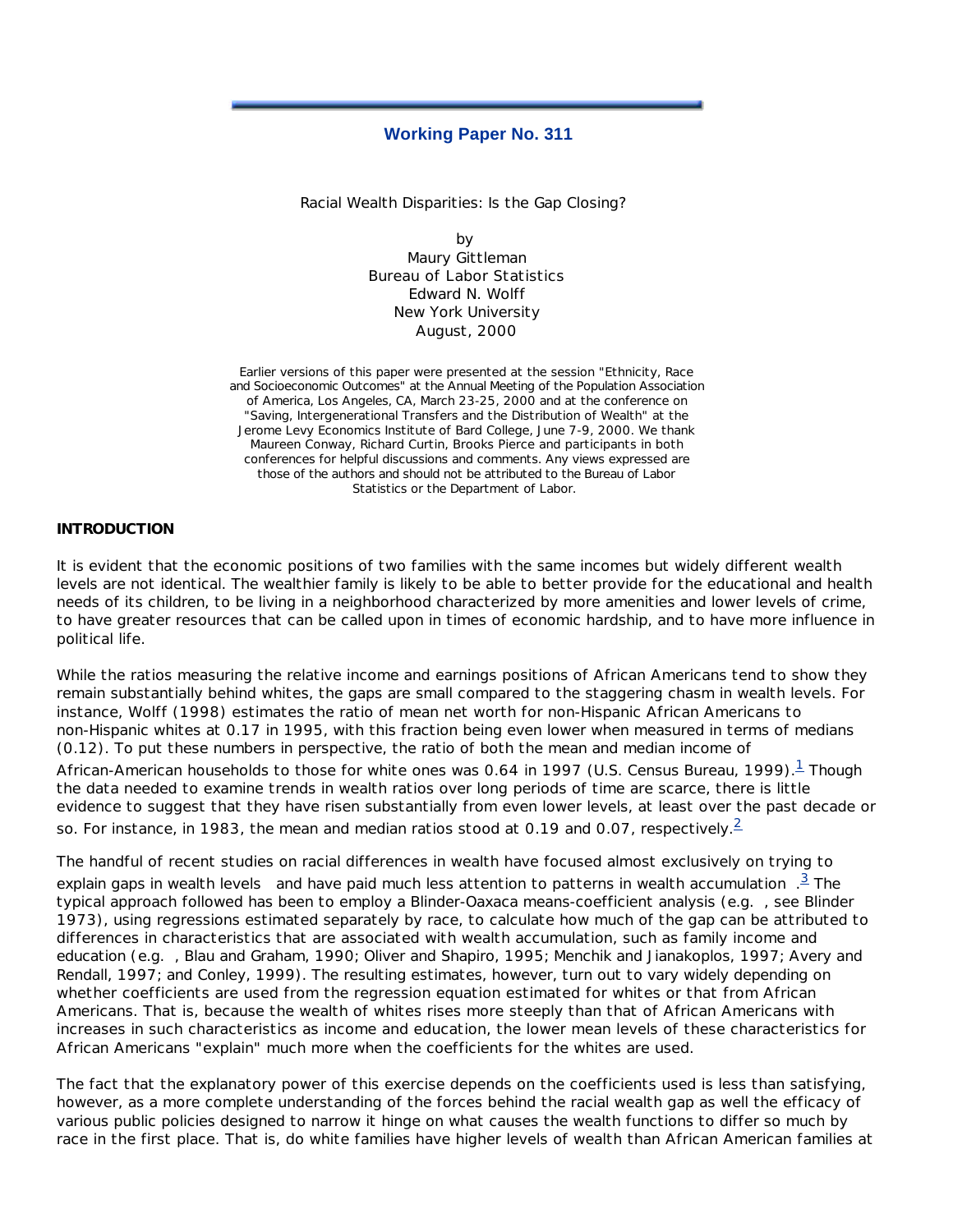comparable age levels because they have received greater amounts of inheritances and other intergenerational transfers, because they devote higher amounts of income to savings, or because they earn higher rates of returns on assets? Unfortunately, with data on family wealth for only one point in time, it is difficult to do more than speculate as to which of these three categories holds the key to racial wealth inequality.

Making use of the supplements on household wealth carried out by the Panel Study of Income Dynamics (PSID) in 1984, 1989 and 1994, this study follows a different tack. By following families over time, it is possible to reconstruct the path of wealth accumulation and thereby attribute observed increases in wealth to intergenerational transfers, savings out of income, or the appreciation of existing assets. Comparisons of these patterns between racial groups enable the question of the sources of the differences in the levels of wealth to be addressed more directly.

We find, as expected, that inheritances play a much greater role in the wealth accumulation of whites than of African Americans. Perhaps surprisingly, however, we do not find consistent evidence that the share of wealth accumulation that is attributable to capital gains is greater for whites than for African Americans, though, of course, the absolute amount from this source is much greater for the former.

Counterfactual experiments suggest that African Americans would have gained significant ground relative to whites during the period under examination, if they had inherited similar amounts, had comparable levels of family income and, more speculatively, had portfolio compositions similar to those of whites. In addition, the wealth gap would have narrowed had the share of income that African Americans devoted to savings been as high as that for whites; however, much of this difference is attributable to fact that (average) saving rates rise with income and African Americans have lower incomes than whites, rather than to whites having a higher savings rate conditional on income level.

The remainder of the paper proceeds as follows. The next section describes the data used. Section III examines basic data on the levels of wealth by race, while Section IV presents decomposition results similar to those in the past literature. Section V provides an analysis of differences in wealth accumulation by race, while Section VI offers conclusions.

# **DATA**

The main source of data used in this study is the PSID and its supplements on family wealth. $^{\underline{A}}$  The PSID has followed about 5,000 U.S. families since 1968, interviewing them annually. Data on wealth were collected via special supplements carried out in 1984, 1989 and 1994; $\frac{5}{2}$  a sequence on questions falling under the PSID rubric "active savings", used to collect information on flows of money into and out of different assets, was included in 1989 and 1994. For the purposes of this study, the PSID data have several key advantages over other datasets available to study race differences in wealth. First and foremost, given that families are followed over time and that questions are asked about movements into and out of assets, one can, subject to certain caveats that will be discussed subsequently, attribute changes in net worth over time to components due to intergenerational transfers, savings and capital gains. Second, in part because the PSID contains an oversample of the low-income population, the number of African American families is larger than in the Survey of Consumer Finances (SCF) or wealth supplements to the National Longitudinal Surveys (NLS). Third, presumably owing to the rapport that PSID interviewers have developed with respondent families over time, the rate of item non-response in the wealth questions is relatively low, no small consideration given the reluctance of many families to divulge information on their net wealth (Hurst, Luoh, and Stafford, 1998).

We would be remiss, however, if we did not note some important limitations of the PSID data. Given that it was not designed as a wealth survey, the PSID does not take steps to oversample the richest of the rich, necessary to obtain precise estimates of wealth for those in the upper tail in the distribution. Thus, with respect to the upper tail of the distribution, estimates from the PSID are unavoidably less accurate and less precise than from the SCF, which does. Alleviating to some extent concerns in this area, Juster, Smith and Stafford (1998) find that the PSID wealth data for 1989 stack up well next to those from the Survey of Consumer Finances for 1989 through the 98<sup>th</sup> percentile. A second key limitation of the PSID is that assets are grouped into seven broad categories (or eight if one includes net equity in the home, information on which is collected annually), just a small fraction of the number of categories in the SCF.

The concept of wealth used here is what Greenwood and Wolff (1992) refer to as "fungible wealth", *i.e.* , that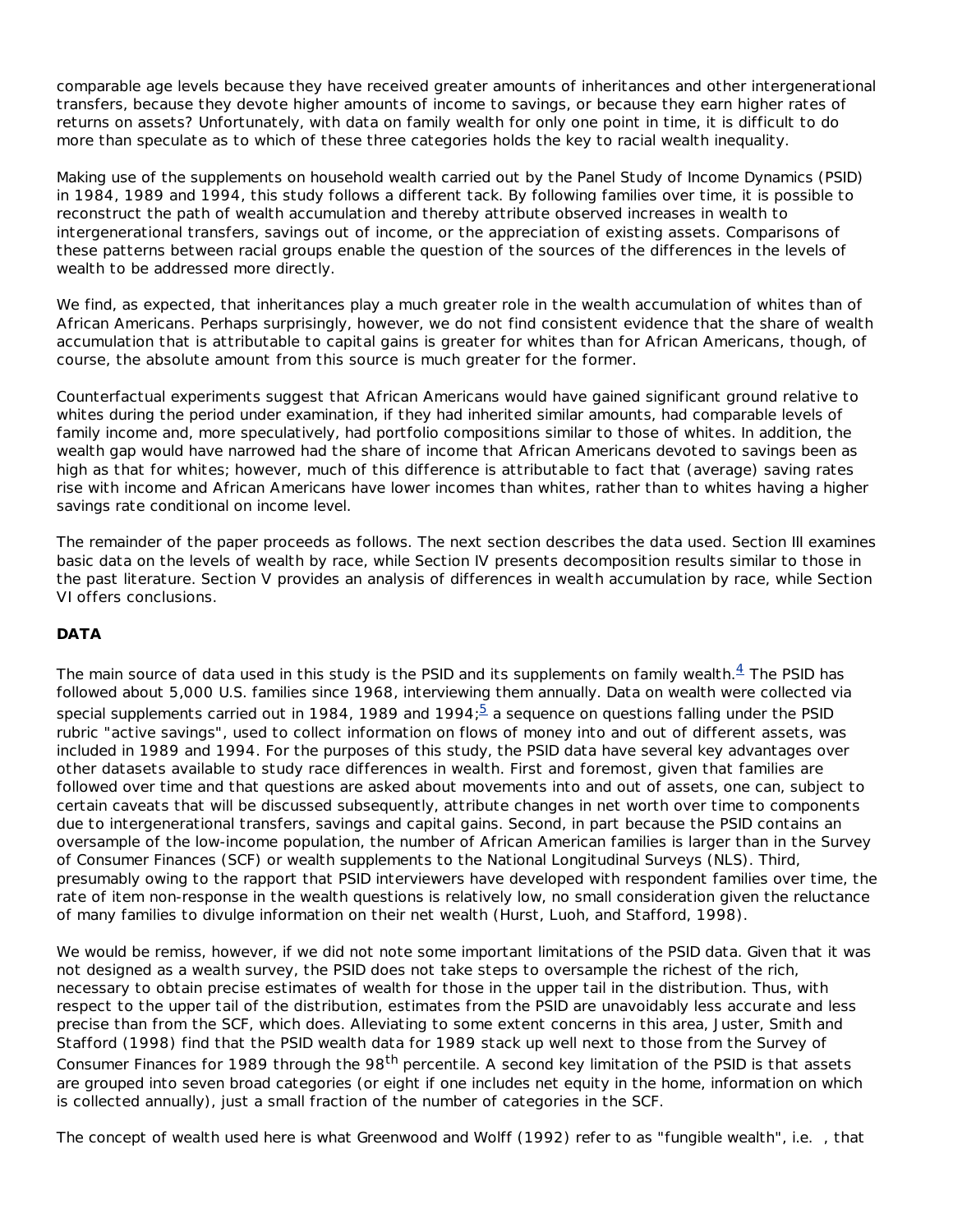which is saleable and therefore has current market value. The fact that social security and pension wealth, in addition to consumer durables and so-called household inventories, are excluded is an important caveat to keep in mind when interpreting the results. Net worth is measured by adding up the net values of the main home, other real estate, the farm or business, stocks, checking and savings accounts and other savings and then subtracting debts. This wealth concept makes use of information on all asset categories collected in the PSID, with the exception of net equity in vehicles. Details on the assets and liabilities included in each category can be found in Appendix A.

In order to understand in some depth how wealth accumulation differs by race, it is essential to have information not only on family wealth at different points in time, but also enough additional details to determine the path a family followed in order to arrive at its net worth. $6$  Questions about the market value of the main home and the remaining principal of the mortgage are asked each year. A series of what the PSID refers to as "active savings" questions, used in 1989 and 1994, also asked respondents about a number of different types of financial transactions over the previous five years including: the amount invested in other real estate, a business or in stocks; the value of additions to the main home or other real estate; and the value of gifts or inheritances.<sup>7</sup> Details on these questions are contained in Appendix A.

This combination of information on asset levels and flows enables a division of changes in net worth into savings, capital gains and transfers. While details of the algorithm used are contained in Appendix A, the basic approach is as follows: For those assets for which the amount of the net inflow is known, it is straightforward to calculate the capital gain, as it is simply the difference between the end-period value and the sum of the beginning-period value and the net inflow. Following the usage of Hurst, Luoh and Stafford (1998) and Juster, Smith and Stafford (1998), the amount of the inflow is put into a category called "active savings." $8$  For assets for which nothing is known about net inflow, an appropriate rate of return based on the household average for that asset over the period is assigned in order to calculate the amount of the capital gain, and, in this case, the amount of active savings is calculated as the residual. Summing over the group of assets, one arrives at a total for capital gains and one for active savings.

As the description hopefully makes clear, active savings differs substantially from the traditional definition of savings as the difference of income and expenditures, as this savings could have been funded by any source of funds, not just income. As a result, it is necessary to subtract the other flows into the household, the largest of which is inheritances and other gifts, leaving an estimate of the amount of saving that comes directly out of income.

# **LEVELS AND TRENDS IN WEALTH BY RACE**

As shown in Table 1, the gap in wealth levels between African Americans and whites is staggeringly wide, regardless of whether it is measured in terms of mean or median holdings. In 1994, the average African American family had a net worth of \$32,426 $9$  less than one-fifth of the average net worth of \$180,720 for white families. Perhaps even more jolting is the comparison in terms of medians. In 1994, the median African-American family had a net worth of \$1,100, barely positive and just one-fiftieth of the median wealth for whites.

Examining wealth by age, we find that the profile for whites has the traditional hump shape -- with wealth increasing through the prime earnings years and then tailing off, while that for African Americans shows a greater tendency to be monotonic with age. $10$  The upshot is that the ratio of African-American to white wealth is highest for the elderly group, though at about 0.30 it is clearly not high in any absolute sense. It is striking to see how wide these gaps are at even at young ages. As the median value of wealth for African Americans does not climb above 0 until the age group 45-54, the median ratio stays at 0 up to that age group. Even as measured by mean ratios, the ratio for young household heads, those under the age of 25, is only 0.22. This wide gap at an early age, even before a household head has had time to accumulate assets through saving from one's own income, hints at the importance of intergenerational transfers in causing young white and African-American household heads to start off on an unequal footing.

The pattern of racial wealth differences changes little when education is controlled for. The mean ratios within the four education groups shown in Table 1 are in the neighborhood of 0.2. As this is little higher than the 0.18 for all families, it is clear that the racial wealth gap is primarily attributable to large differences at the same educational level, rather than to the fact that there is a smaller portion of African Americans relative to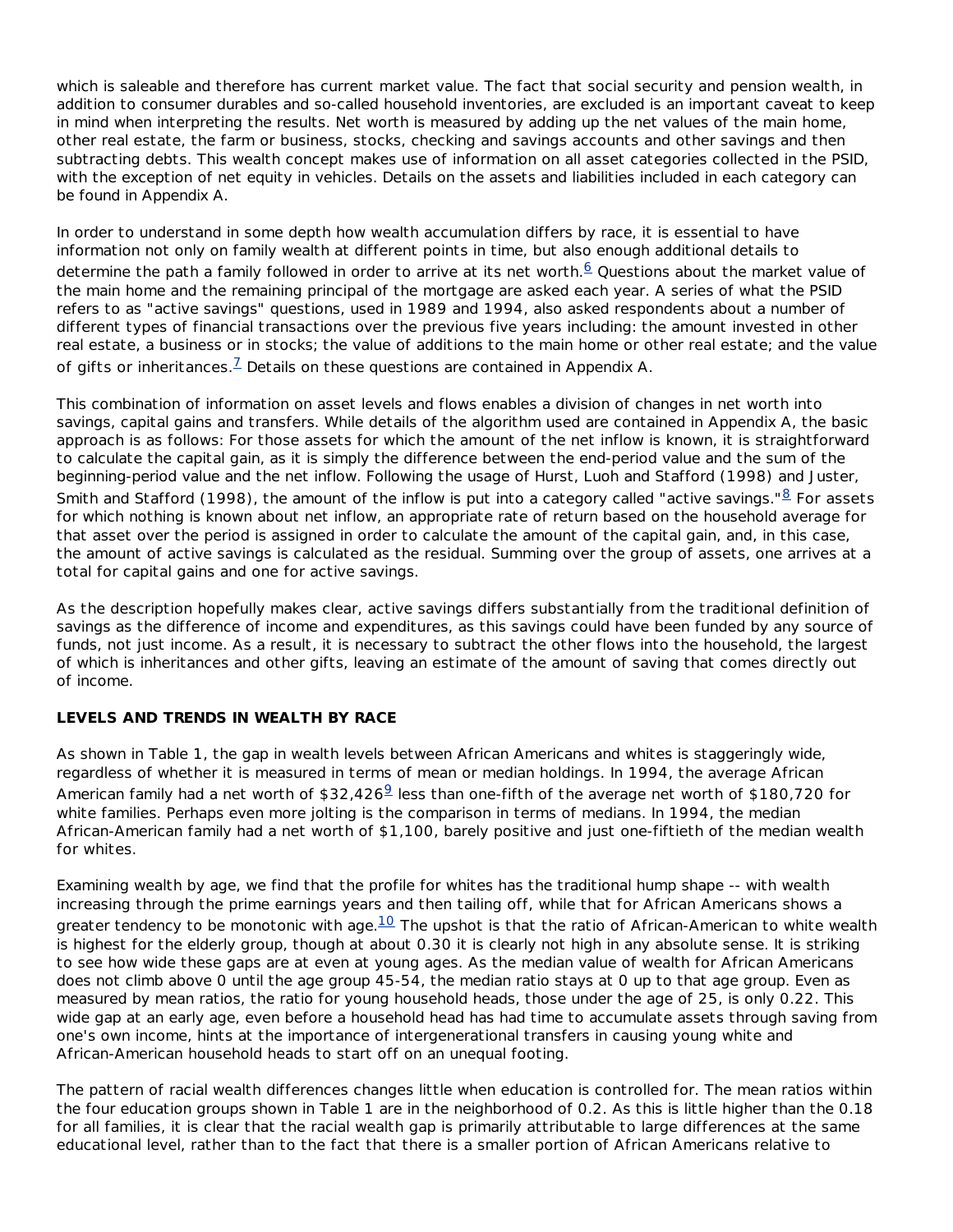whites in the wealthier, higher-education groups. In a broadly similar fashion, neither marital status nor income class has much explanatory power, as the racial wealth gaps are primarily attributable to differences within groups defined by these variables.

The ratios shown in Table 2 indicate that there was little change between 1984 and 1994 in the relative distance between white and African-American wealth holdings, with the proportions for means staying in the neighborhood of 0.18-0.19 and those for the medians around 0.02-0.03. $\frac{11}{11}$  Though the amount of wealth is substantially higher in Wolff (1998), the mean ratios shown here are within a couple of hundredths of a point of those presented by Wolff (1998) for the ratio of non-Hispanic whites to non-Hispanic blacks, calculated for near-identical years (1983, 1989 and 1995), using the Survey of Consumer Finances. The levels and trends of the median ratios are a bit different using that source, going from 0.07 in 1983 down to 0.03 in 1989 and back up to 0.12 in 1995.

As background for the examination of wealth accumulation that will follow in Section V, it is useful to note the rate of change in wealth over time. Wealth rose more quickly between 1984 and 1989 than between the latter and 1994, rising 28% for whites and 35% for African Americans in the first sub-period, while rising 1% for whites and falling 5% for African Americans in the second. For the period as a whole, the average wealth increased by 29% for both groups. Though the increase in wealth over the second half-decade may seem small given the rise in stock market prices in the 1990s, there are a couple of mitigating factors. First, the increase in the stock market was much greater in the second half of the 1990s than the first, with the Standard & Poor's composite index rising 156% in real terms between 1994 and 1999, versus 19% between 1989 and 1994. Second, as noted above, the PSID survey does not track the extremely rich very accurately, a group that undoubtedly benefited disproportionately from the stock market run-up. Third, pension wealth is excluded from the calculations, so the wealth that was accumulated here is excluded from consideration. $12$ 

Not surprisingly, there are important differences between the two race groups in the portfolio allocation, as shown in Table 3. Consistent with recent research showing much lower rates of self-employment for African Americans than for whites (*e.g.* , Fairlie, 1999; Fairlie and Meyer, 1996, 1997), in 1994, only 2.1 percent of African Americans had assets in a business or farm, less than one-sixth the comparable share for whites (13.1 percent). Under two-fifths of African-American families owned their own residences (37.8 percent), well below the nearly two-thirds for whites (65.8). Finally, only 10.4 percent of African-American families had any holdings in stock. While this represents a rise from 6.9 percent in 1984, in terms of percentage points, it is well below the rise for whites during the same span, from 27.1 percent to 37.5 percent.

Despite the much lower rate of home ownership among African Americans than the rest of the population and the fact that African-American homes tend to have lower market value (Long and Caudill, 1992), home equity carries a much heavier weight in their portfolios, accounting for 53.7 percent of total wealth in 1994, versus 30.5 percent for whites. It is evident that this is due to the fact that the portfolios of whites are much diverse, as the value of home equity of whites was more than three times that for African Americans in 1994. Stock, as of 1994, was the second most important asset group in white portfolios, having more than doubled its share over the decade to reach 21.0 percent of total wealth. The share of wealth in stocks also doubled for African Americans, but as it started at a much lower base, it had not reached even 10 percent by 1994. Not surprisingly, the share of white wealth in businesses and real estate (other than the main home) is much greater than that for African Americans.

# **REGRESSION COMPOSITION OF RACIAL WEALTH DIFFERENCES**

To what extent can differences in wealth by race be "explained" by differences across races in characteristics correlated with levels of wealth? To answer this question, Blau and Graham (1990) and others in the literature that followed (*e.g.* , Menchik and Jianakoplos 1997; Oliver and Shapiro, 1995; Avery and Rendall, 1997) have employed Blinder-Oaxaca means-coefficients analysis, using controls for variables such as age, education and sex of the head of household, income, and location.

Table 4 shows the means, by race and year, for a comparable set of variables that will be used to do a similar analysis for the PSID data. The samples used here differ somewhat from those used in the calculations shown in Tables 1-3 and are described, as are all samples used throughout the paper, in Appendix A. For the regression analysis of this section, observations were excluded if data were missing or if values of wealth were extreme (less than -\$100,000 or greater than \$1,000,000). Though the effect of excluding extreme values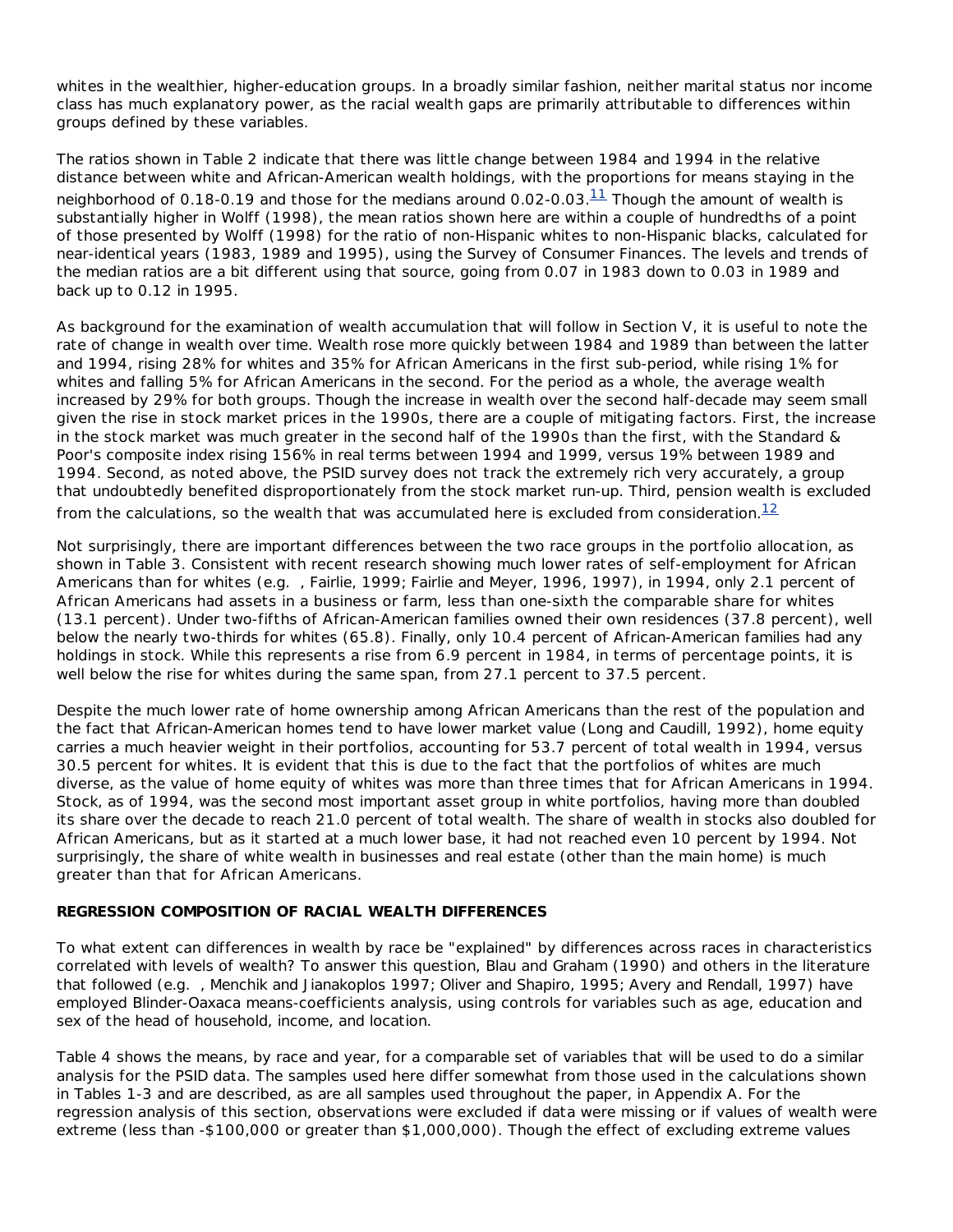has the impact of lowering mean values for both groups and affects whites more than African Americans, the mean ratios of wealth by race change by only few percentage points and now are 0.23 in 1984, 0.22 in 1989 and 0.25 in 1994. Thus, the basic pattern of a yawning gap with little sign of narrowing remains.

There is evidence of key differences by race in the variables shown in Table 4 that are likely to be associated with differences in wealth levels. Most notable among these is the gap in family income, with the ratio of mean income by race falling short of 60 percent in all years. There is also evidence of the fact that the heads of African-American families are more likely to be unmarried and tend to be less educated than their white counterparts, with a much higher proportion of those who have never completed high school and a much smaller one who have completed college.

Table 5 provides a sense of the relationship between these differences in characteristics and those for wealth levels in 1984, 1989 and 1994. It is immediately evident that, as in past research, the amount of the wealth difference that can be "explained" hinges on whether the coefficients from the regression for whites or those from the regression for African Americans are used. With the former, the decompositions account for most of the difference in wealth: the fact that the sample of African Americans have substantially lower income levels, tend to be less educated, are more likely to be unmarried and are younger on average than their white counterparts explains about 4/5 of the gap. On the other hand, if the coefficients are taken from the regressions for African Americans, less than 1/3 of the gap is explained. $^{13}$  This difference in explanatory power based on the choice of wealth function is comparable to that found by Blau and Graham (1990).

In the literature that probably has used these types of decompositions the most -- that seeking to divide earnings differentials by race into a portions attributable to discrimination and to productivity differences - the difficulties of coming up with a single estimate of the impact of discrimination have been long recognized and are still an active area of research. $14$  The problem arises from the impossibility of knowing the wage structure that would exist in the absence of discrimination. Though we do not wish to underrate the difficulties of that literature, the problem seems even more serious here, since the wealth functions differ more by race than do the earnings functions.

Blau and Graham (1990) argue that, from a policy perspective, the African-American wealth function is more relevant since it shows that the vast majority (78% in their estimates) of the wealth gap would remain even if society were successful in evening incomes between races and eliminating adverse differences in locational and demographic characteristics. While this argument carries some force, it seems more important for policy purposes to understand why the wealth functions are so different in the first place. Blau and Graham (1990) use their decomposition results to make speculations as to whether the large differences in the wealth functions are related to differences in savings behavior, capital appreciation or intergenerational transfers. Because of the methodological difficulties with this approach, we use a different procedure, described below, to assess the importance of savings, capital gains, and transfers in accounting for the racial wealth gap.

# **PATTERNS OF WEALTH ACCUMULATION BY RACE**

# **Background**

In recent years, there have been a number of policy proposals offered to narrow the racial wealth gap or, more generally, to close the gap between the asset rich and asset poor, which, if successful, would be expected to raise the wealth of African Americans disproportionately more than that of whites.<sup>15</sup> These measures represent several, sometimes overlapping approaches to raising wealth accumulation among African Americans through some combination of raising the rate of capital gains, encouraging additional savings, or diminishing the inequality-increasing impacts of intergenerational transfers of wealth. Some proposals seek to raise the wealth of African Americans by shifting their portfolio toward assets that have historically had high rates of returns or are considered to have particular advantages, such as homes and businesses. In these proposals, African Americans are viewed as facing barriers to the acquisition of these assets, owing to discrimination in mortgage and small business credit markets, customer discrimination, limited access to information about investment opportunities and other factors (Munnell, *et al.* , 1996; Blanchflower, Levine and Zimmerman, 1998).

In light of the much lower home ownership rate of African Americans, housing is considered to be an asset of paramount importance, not only for any financial benefits that may flow directly from it, but also because a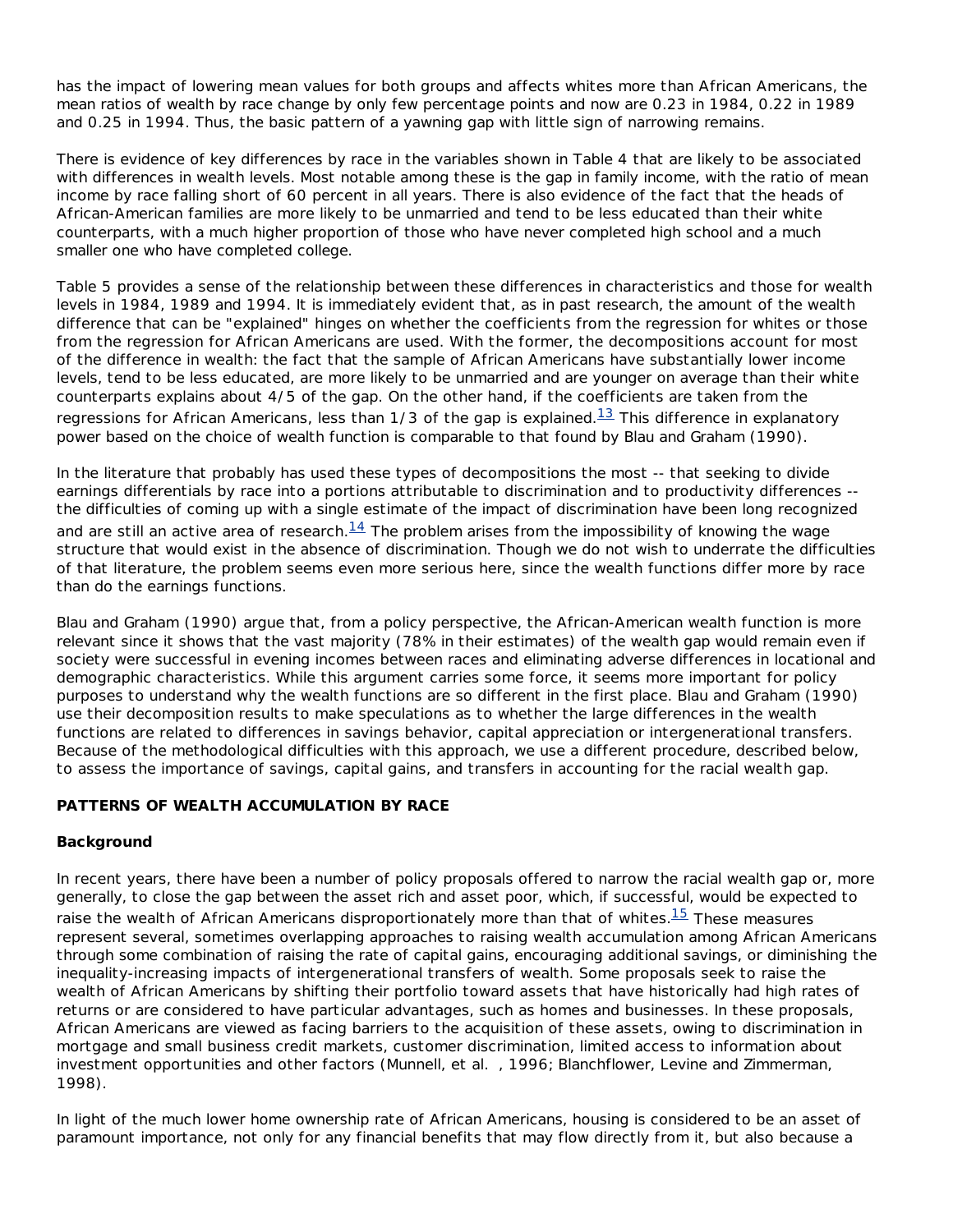home often serves as collateral for borrowing to finance investment in business opportunities, among other purposes. Given the low rate of self-employment among African Americans, moreover, particular emphasis has been placed on the need to raise minority ownership of businesses. In addition to making it easier for African Americans to access credit, other proposals for raising ownership of homes and small businesses have involved providing greater incentives for savings.

Prominent in this debate have been the proposals of Sherraden (1991), who argues that anti-poverty policy should be focused on the accumulation of wealth rather than on raising levels of income and consumption and, as a result, recommends the establishment of asset accounts that can be used to finance not only home ownership, but education, business start-ups, and retirement. Incentives to start up such accounts could include tax exemption for the money deposited and matching by the federal government. Related concerns have been raised that asset limits on the receipt of income from Aid to Families with Dependent Children (AFDC), its successor, Temporary Assistance for Needy Families (TANF) and other means-tested programs discourage savings by the poor.  $\frac{16}{16}$ 

Finally, there has been discussion of measures to reduce the inequality of wealth via taxes. Wealth being passed along to beneficiaries may be targeted by an estate tax or, more generally, a tax may be placed on a family's current holdings.  $17$ 

Despite the existence of these and other proposals, there is actually little evidence both on the extent to which these policies address the underlying causes of the racial wealth differential as well as on the potential for these proposals to reduce that inequality, gaps we hope to begin to fill with the analysis of this section. While Table 3 and evidence elsewhere clearly display the racial differences in portfolio composition, it is less obvious how returns to capital for specific assets may differ and to what extent any differences have contributed to the where homes in African American neighborhoods have appreciated at a lower rate (Blau and racial wealth gap. Evidence on rate of returns is rather scanty, except for the housing market, Graham, 1990; Denton, 1998). $\frac{18}{18}$ 

Interestingly, economic theory does not offer unambiguous predictions about the effect of racial discrimination in the small business credit market with respect to the rate of return to business ownership for African Americans relative to whites. If such discrimination occurs in the form of higher credit costs, it can lower the relative rate of return. If, however, a lack of access to credit causes African Americans to be unable to start businesses that a similarly qualified white would be able to, then, on average, African American entrepreneurs able to start businesses would be expected to be better qualified than their white counterparts, and thus have a higher rate return.

Similarly, despite the proposals to raise savings among African Americans, it is not clear whether any deficit in their rate of savings has played a role in the racial wealth gap. In fact, Blau and Graham (1990) conclude that a lower propensity to save is not a likely explanation, in light of the fact that their review of the small number of studies on savings by race uncovered no evidence that African Americans have a lower savings rate than whites. Finally, though recent research by Menchik and Jianakoplos (1997) and Avery and Rendall (1997) clearly demonstrates that inheritances play an important role in explaining differences in wealth levels across races, the magnitude of the effect is open to debate.

# **Wealth Accounting Framework**

To examine differences in wealth accumulation by race, it is useful to lay out a simple wealth accounting framework. The wealth of a household at any point in time can be represented by the following formula:

$$
W_{ft} = \sum_{a=1 \text{ to } A} W_{aft} W_{aft}
$$

where *W* = net worth in constant dollars, *II* represents the share of each asset in the portfolio, *f* is the index for family, *t* for time and *a* for asset. Assuming that there are no changes in portfolio allocation, the change in wealth between periods *t* and *t +1* can be expressed as follows:

$$
\Delta W_{f} = \Sigma_{a=1 \text{ to } A} r_{aft} W_{aft} W_{aft} + s_{ft} T_{ft} + T_{ft}
$$

where *r* represents the asset specific rate of return, *s* the rate of saving out of income, *I* the income and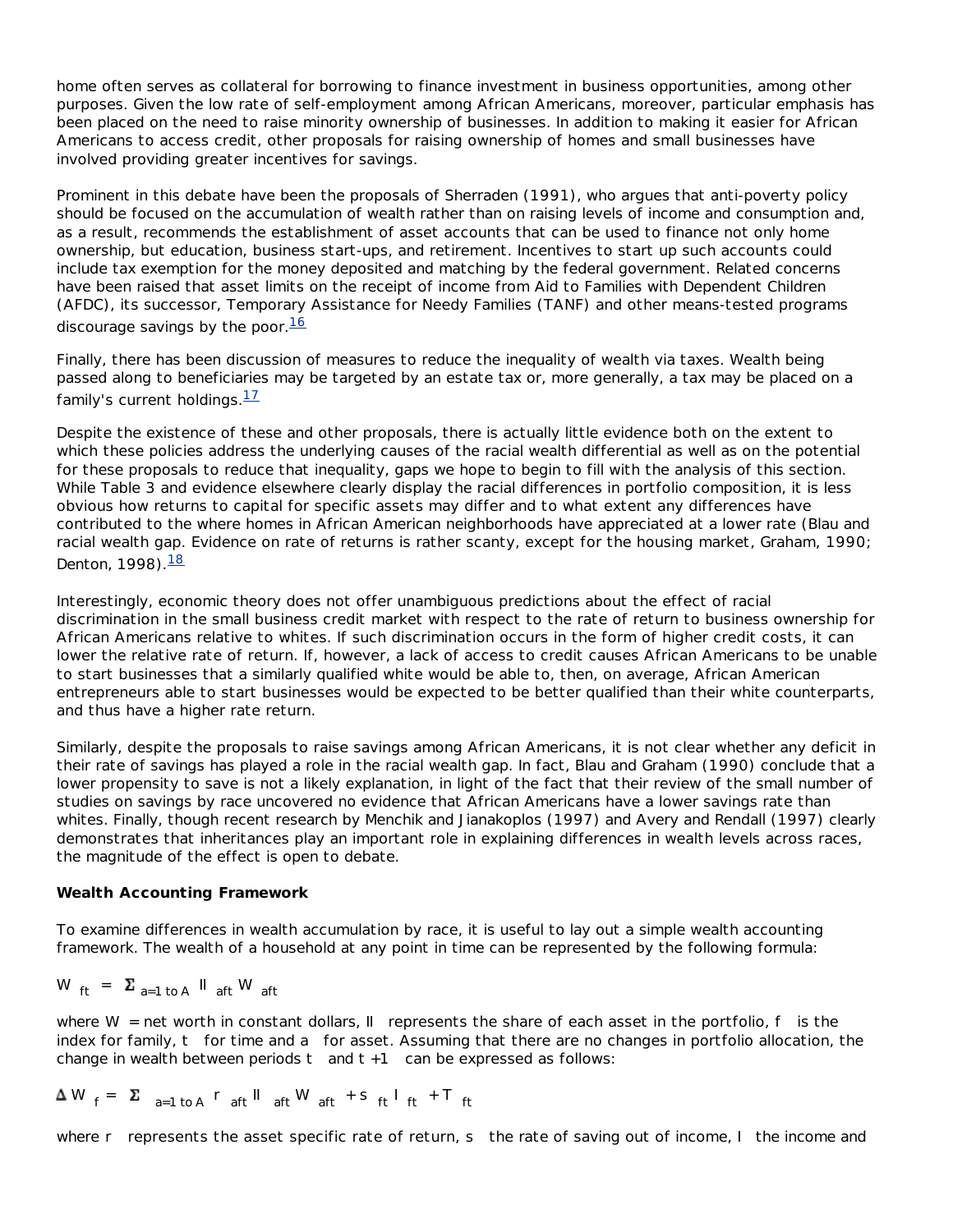*T* the amount of inheritances or gifts received by the family.<sup>19</sup> It may be worth emphasizing that the rates of return are family and period specific, given what may be substantial differences across families in the path of asset prices within the broad groups of assets noted above. Finally, the rate of change in wealth is the ratio of the equation  $(2)$  to equation  $(1)$ :

# $W_f / W_{ft} = ( \sum_{a=1 \text{ to } A} r_a \ln W_{aft} + s_{ft} \ln W_{ft} + T_{ft} ) / W_{ft}$

This formula makes clear that the rate of wealth accumulation for a family depends on five factors: 1) the rates of returns on assets; 2) portfolio allocation; 3) the savings rate; 4) the income level; and 5) the amount of transfers. All of these factors may differ by race and thus are potential causes of disparate patterns of wealth accumulation by race. Data on income by race is easily available and past studies of race differences of wealth have provided information on the extent to which lifetime transfers (*e.g.* , Menchik and Jianakoplos, 1997; Avery and Rendall, 1997) and portfolio allocation (*e.g.* , Blau and Graham, 1990) differ by race. As noted above, much less is known, however, about racial differences in savings rates and rates of returns on assets, gaps that can be filled with the PSID data.

Up to now, though we have implicitly assumed that the composition of families stays the same, this static view of households is clearly not accurate. There is much flux among families, owing to marriage and divorce, births and deaths, children leaving the parental home and elderly parents joining the households of their adult children. In order to prevent changes in household composition from wreaking havoc with the data -- *e.g.* , in most cases a child leaving the household would suffer a large loss in household wealth--we follow the approach of Hurst, Luoh and Stafford (1998) and Juster, Smith and Stafford (1998) and include only those families where the head of household stays the same in the longitudinal samples used to examine wealth accumulation. As this rule does allow for some changes in household composition that have an important influence on wealth-- *e.g.* , marriages, divorce, death of spouse--it is necessary to take account of these effects on wealth. $^{20}$  In addition, as noted above, flows of funds related to pension annuities are not included in net worth and need to be tracked as well. Augmenting equation (3) to take into account these two categories, we have:

$$
\Delta W_f / W_{ft} = (\Sigma_{a=1 \text{ to } A} r_a \parallel_{aft} W_{aft} + s_{ft} \parallel_{ft} + T_{ft} + H_{ft} + P_{ft}) / W_{ft}
$$

where *H* is the net change in wealth resulting from assets being brought into or removed from family holdings as a result of changes in household composition and *P* is the net flow of funds out of pension annuities. Additional details on the rule for following households can be found in Appendix A.

Following only those households where the head does not change has the impact of selecting an older and more stable population. Comparisons with the full sample, shown in Appendix A, indicate that this selection tends to make the longitudinal sample wealthier than the cross-sectional sample. In addition to the requirement that household head not change, representation in the longitudinal sample was predicated on the household not undergoing extreme changes in wealth over a five-year period (*i.e.* , a decline of more than \$100,000 or a gain of more than \$1 million). This adjustment is made both because such outliers can distort the results for the rest of the sample and are also liable to be the source of greater measurement error than other cases, given that complicated portfolios are likely to be involved. As any such sample criteria is to some extent arbitrary, the results were redone both with more and less restrictive criteria.

The restrictions tend to exclude both race groups about equally, with the (weighted) proportion of African-American families at about 11%-13% regardless of the sample. $21$  In part because of greater representation of whites in the upper tail, the restrictions raise the ratio of the means somewhat to closer to one-quarter than one fifth and the ratio shows a slight upward trend.  $22$ 

# **Results**

Table 6 provides an overview of patterns of wealth accumulation by race for the periods, 1984-89, 1989-94 and 1984-94. $\frac{23}{1}$  The increase in wealth in a given period is broken down into flows related to: capital gains, savings out of income, intergenerational transfers, changes in household composition and annuities. At this point, it may be worth noting again that our measure of wealth excludes pension and social security wealth; considerations related to these excluded assets will, in general, influence the patterns of wealth accumulation for the assets we do observe. Though the fact that the large literature on the relationship between pensions and savings has not reached a consensus suggests substantial uncertainty about whether the inclusion of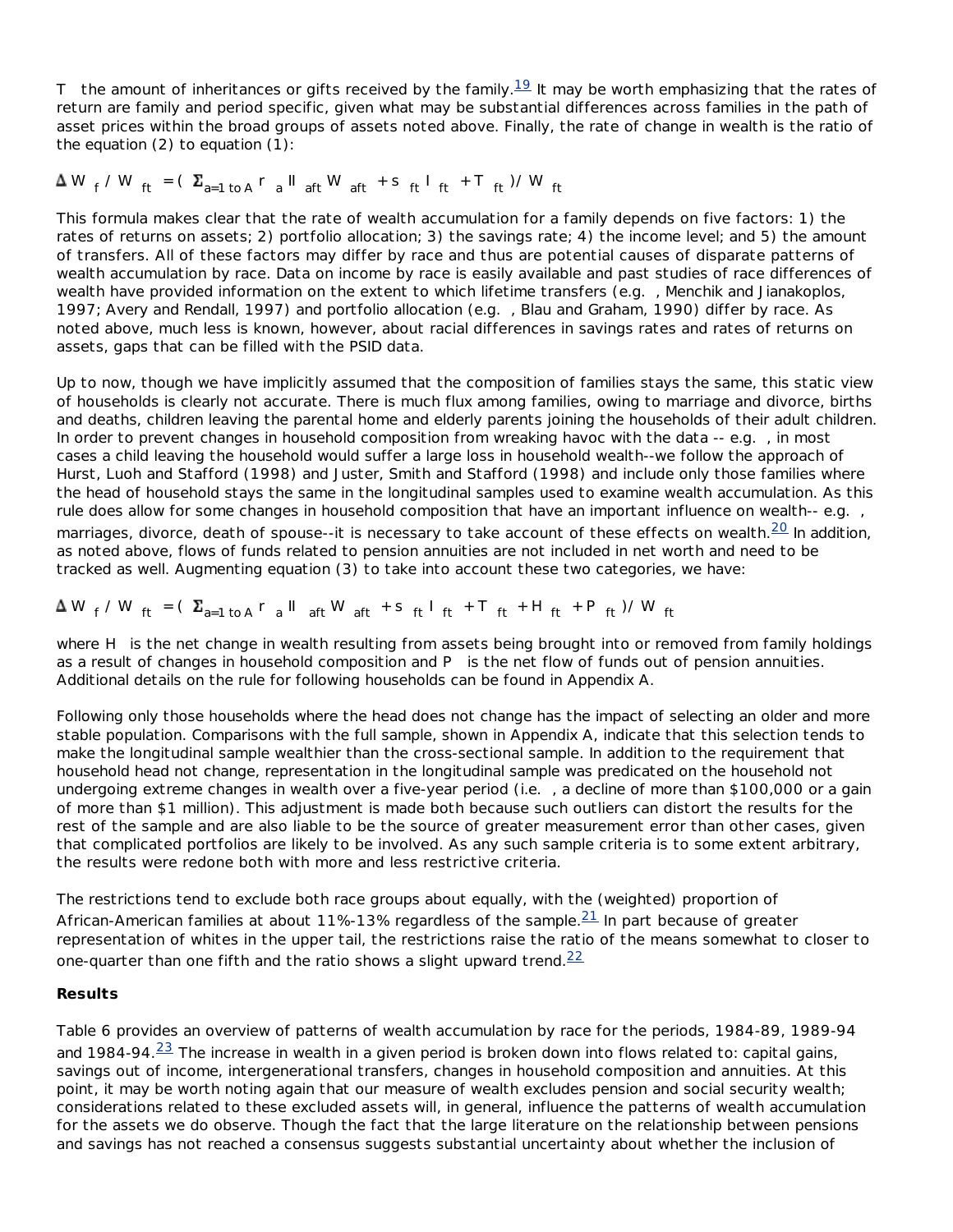retirement wealth would materially affect our results, this question is clearly an important one, but one we must leave for future research.<sup>24</sup>

Given the vast gap between the races in mean wealth levels, it is not surprisingly the case that the overall increase in wealth is greater for whites than for African Americans, and virtually always the case that increases in each of the five categories are larger as well. Of greater interest is the relative contribution of each category. Though each period has its particularities, several interesting findings come to the surface. First, inheritances played almost no role in the gains of African-Americans over the period, whereas for whites they constituted as much as 10% of the increase in wealth. $25$  It may be worth stressing that the question of how much inheritances contribute to differences across races in wealth *accumulation* is a very different one from that of the extent to which such transfers are responsible for racial differences in wealth *levels* , addressed in Menchik and Jianakoplos (1997) and Avery and Rendall (1997). Since inheritances received only during the period are considered here, we ignore the appreciation of gifts received before the start of the period.

Second, over the period examined, there is no evidence that capital gains play a more important *relative* role for whites than for African Americans. For the period as a whole, the share was in the neighborhood of 40% for both groups. Third, the contribution of active savings to wealth accumulation is also similar for both groups, at roughly half over the period 1984 to 1994. Fourth, among whites, changes in household compositions are responsible for a non-negligible portion of wealth accumulation,  $\frac{26}{10}$  whereas they make virtually no contribution to wealth gains among African Americans. The possibility of assortative mating as a factor in the racial wealth gap as well as overall wealth inequality is an area that has received little attention in this literature and may deserve further exploration.  $\frac{27}{2}$ 

Table 7 offers another method of assessing racial differences in wealth accumulation over the 1984-94 period. Despite the speculation that African Americans experience lower rate of returns on assets, because of both barriers to acquiring assets that have historically had high returns and factors that may lower returns to specific assets, we were not able to find any evidence that this was case. In fact, the results in Table 7 suggest, if anything, that African Americans had a higher rate of capital return than whites between 1984 and 1994 -- 41 percent versus 32 percent. Though calculations of asset-specific rates of return are less reliable than overall rates, as discussed in greater detail in Appendix A, it seems that home prices actually increased faster for African Americans than for whites, as did business equity, stocks and real estate.

In contrast to the existing literature, however, we do find that whites have a higher (active) savings rate than African Americans -- 8.0 percent of family income over the 1984-94 period versus 4.1 percent.<sup>28</sup> The higher savings rate for white families combined with their much higher family income over the period leads to substantially greater savings in absolute terms, though, as shown in Table 6, not in relative terms. We also showed in Table 6 that inheritances and gifts were more important for whites both in absolute terms and as a share of the change in wealth over the period. The results from Table 7 indicate that they are also more important for whites than African Americans as a proportion of initial wealth.

# **Simulations**

We next conduct a series of counterfactual experiments to calculate what the racial wealth gap would have been in 1994 had the behavior of African Americans been identical to whites with respect to the following dimensions: 1) portfolio allocation; 2) rate of return on capital; 3) savings as a share of income; 4) family income; 5) inheritance; and 6) inflows from changes in household composition. For example, in the third simulation, we substitute the average rate of savings for white families with that for African Americans. However, because average savings rates tend to rise with income (Huggett and Ventura, 2000), it is also of interest to specify saving rates as a function of income, and then to replace the savings rate for African Americans by the rate that would be predicted for whites, if whites had the same average income as African Americans. Similarly, it is desirable to allow portfolio composition to depend on income as well.

In each simulation, we both recalculate changes in wealth for African Americans after substituting a white parameter (such as the savings rate) for the corresponding African American parameter and recalculate changes in wealth for whites after substituting the African American parameter for the white parameter. The two calculations tend to give similar results, though in some cases the difference between the counterfactual and the actual are smaller when the white wealth accumulation process is recalculated. Part of this difference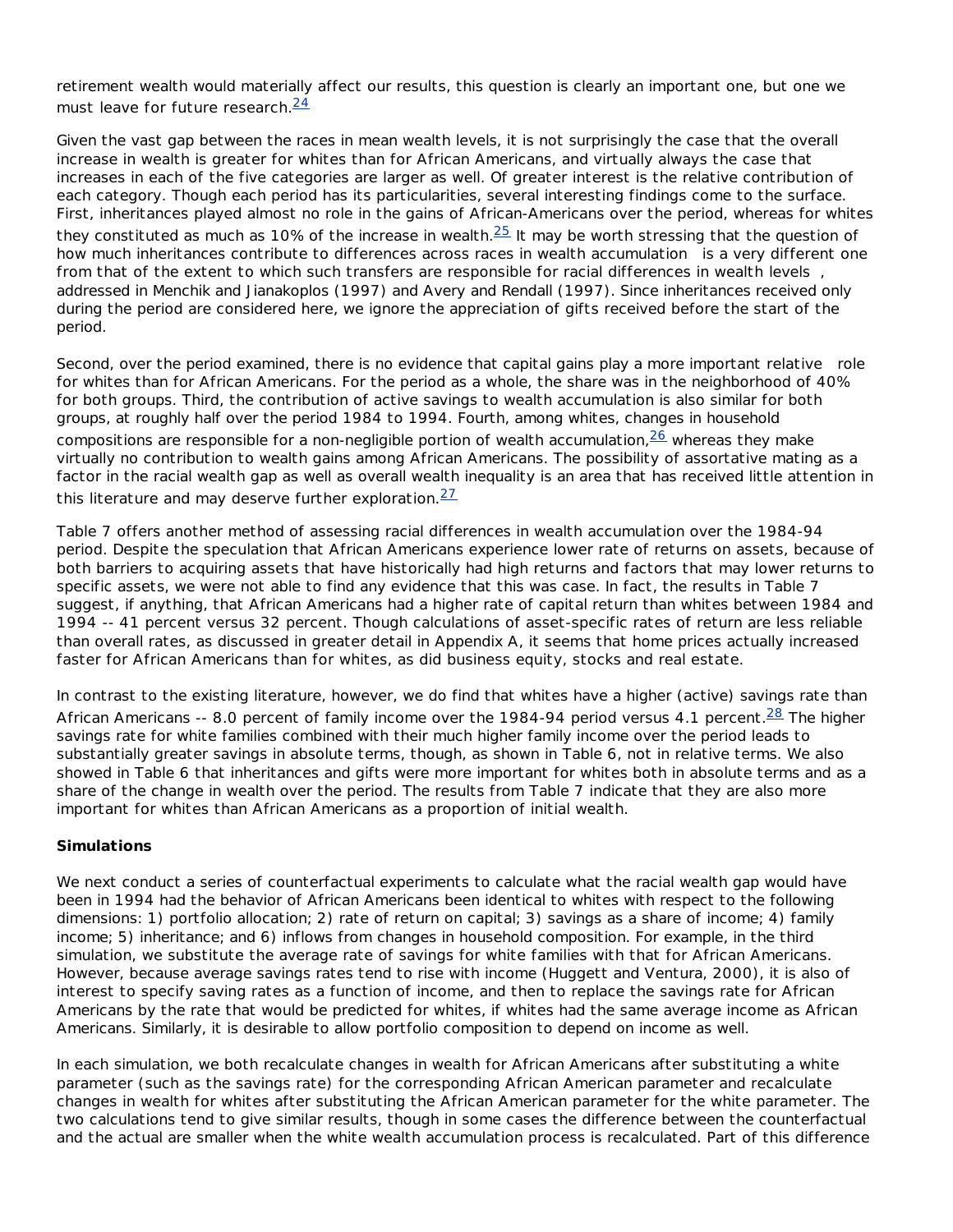owes to the fact that a ratio of less than one will be affected more by an additive change to the numerator than by a change to the denominator of the same magnitude but opposite sign.

A number of interesting findings emerge in Table 8. First, the results for the entire period make clear that decades would be required for the wealth gap to close or even for the wealth ratio to approach the income ratio. Indeed, even with the dramatic changes in behavior implied by these experiments (changes that no policy could easily accomplish), simulated African American wealth levels remain at just a fraction of those of whites. Second, keeping in mind the caveat that calculations making use of asset-specific returns should be interpreted with caution, one finds that if African American families had the same portfolio composition as white families, the wealth gap would have been narrower by six to eight percentage points in 1994. This simulated closure results mainly from the higher share of stocks in white portfolios in comparison to those of African Americans.<sup>29</sup>

Third, given the relatively small racial difference in the overall rate of return on capital shown in Table 7, substituting the white rate of return for the African Americans' has very little effect on the racial wealth gap. It is possible, however, that this result may be peculiar to the period under the study. In particular, the increase in the stock market since 1994 has probably pushed up the overall rate of return on capital for whites relative to African Americans because of the greater weight of stocks in the portfolio of the former.

Fourth, substituting the (unconditional) white savings rate for the African American savings rate, narrows the 1994 racial wealth gap by about eight percentage points. In contrast, substituting the white savings *function* for the African American savings function narrows the racial wealth gap by only one point. The difference in results is due to the fact that white savings rates conditional on income are only slightly higher than those of African Americans. However, raising African American incomes to the level of white families (and making savings a function of income) would cause the racial wealth ratio to jump by as much as ten percentage points.

Fifth, increasing African American inheritances and transfers to the amount received by white families would result in a five percentage point increase in the racial wealth ratio. Finally, standardizing for wealth inflows related to household composition shifts would have little effect on the racial wealth gap.

# **Sensitivity Tests**

Though we have treated the data with as much care as possible in the preceding exercises, a certain amount of skepticism may be warranted, given that our division of wealth accumulation into its component parts has relied on the ability of respondents to reconstruct accurately their financial transactions of the preceding five years. Even those who have played pivotal roles in the development of the data have acknowledged that the separation of wealth accumulation into active and passive savings components on the basis of PSID data is "quite crude" (Juster, Smith and Stafford, 1998, p. 32). Kennickell and Starr-McCluer (1997b) raise concerns as well about the quality of retrospective reporting of household wealth.

We are able to check our calculations that are based in part on recall over a five-year period against the more reliable information reported at the time of each wave. We do this by redoing the experiments summarized in Table 8 through a regression-based method that uses only the more reliable cross-sectional data. $\frac{30}{20}$  One can represent the changes in wealth for family  $f$  over period  $t$  ( $\Delta W$ <sub>ft</sub>) by the following equation:

$$
\Delta W_{ft} = \alpha_{t} + \Sigma_{a=1 \text{ to } A} \beta_{at} W_{aft} + X_{t} I_{ft} + \delta_{t} T_{ft} + \varphi t X_{ft} + \epsilon_{ft}
$$

where *W aft* represents a family's holdings in each asset at a particular time, *I ft* and *T ft* , the income and the amount of inheritances or gifts received by the family over the period, and *X* is a vector of covariates for age, education and sex of the head of household, number of children and location. This reduced form equation describing wealth accumulation captures many, though not all, of the elements in the wealth-accounting framework above. In the absence of portfolio changes, capital gains on each asset can be written as  $\beta$ <sub>at</sub> *W* <sub>aft</sub>, where  $\beta$ <sub>at</sub> represents the rate of return on a given asset. Savings cannot be measured directly, but they can be represented as a function of family income, as well as of other demographic characteristics. Inheritances are entered into the equation, but, in contrast to the situation in the wealth-accounting framework, are not assumed to change wealth dollar for dollar. In other words,  $\bf{\delta}$  <sub>t</sub> could be less than 1 if an inheritance is not completely saved, or greater than 1 if receipt of an inheritance is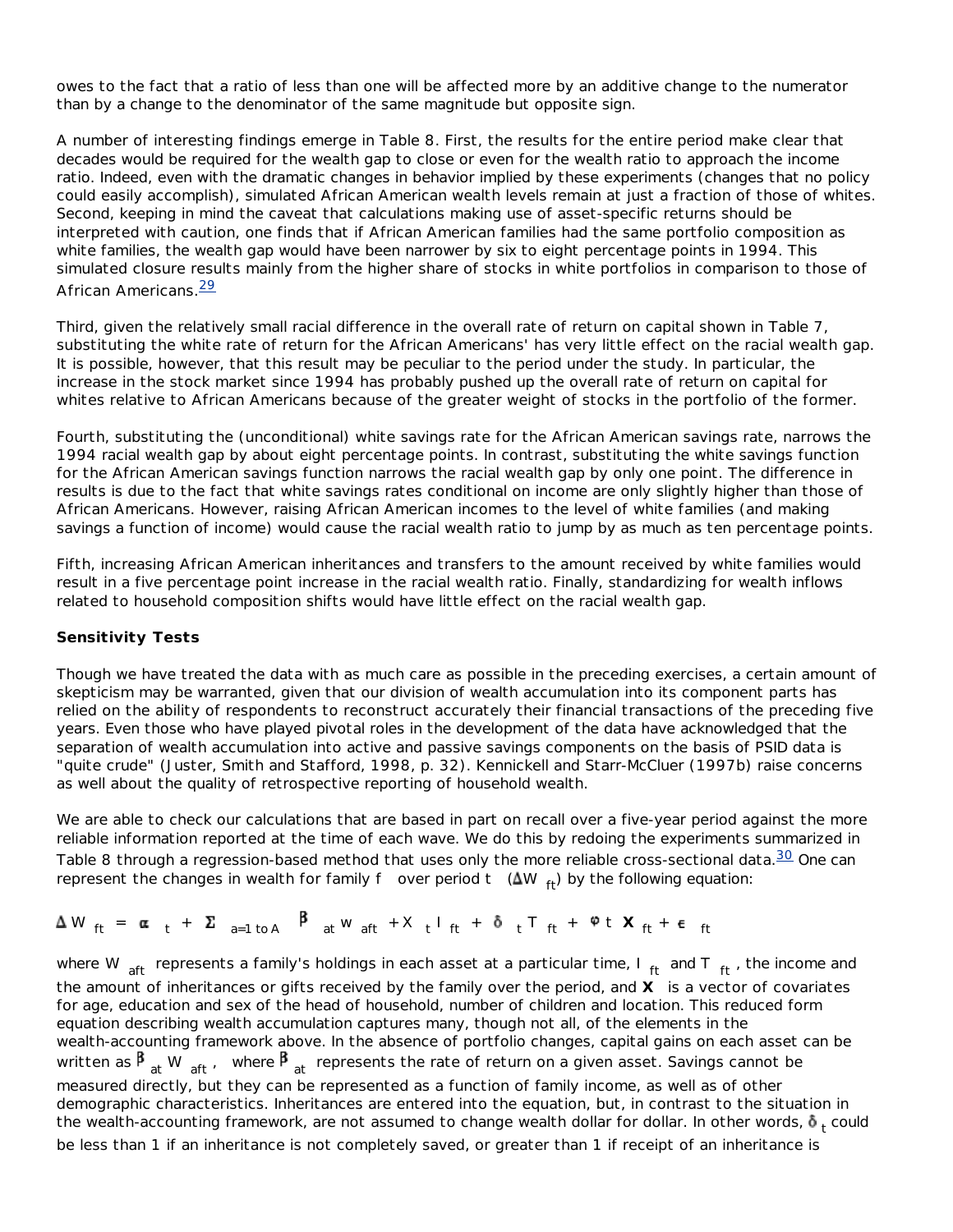correlated with factors leading to faster wealth accumulation - *e.g.* , access to better business opportunities or superior financial advice - for which the controls are not adequate.

Given certain assumptions, this framework and the coefficients that result from estimating the equations separately by race can be used to conduct many of the same counterfactual exercises as in Table 8. $\frac{31}{1}$  For instance, one can substitute one race's vector of  ${\tt P_t}$ 's for the other's and estimate what the increase in wealth would have been if that group had the same rate of return as the other group. Or, the impact of portfolio composition can be calculated by maintaining the same level of wealth but reallocating the holdings on the basis of portfolio shares in the other race's holdings.

As before the simulations are performed in two ways: first by recalculating the wealth of African Americans after substituting white parameters for the corresponding African American parameters, and second by recalculating the wealth of white families given African American parameters. The results, shown in Table 9, are very similar to those from the first set of simulations.

Substituting the white wealth portfolio for the African American portfolio would raise the racial wealth ratio by five percentage points; substituting the rate of return on assets owned by white families for those owned by African Americans would lower the wealth ratio by three percentage points; providing African American families with the same level of income as whites would raise the wealth ratio by ten percentage points; and furnishing them with the same amount of inheritances and gifts as whites would increase the wealth ratio by eight percentage points. The regression-based method also allows counterfactuals based on demographic and locational characteristics. The results suggest that interchanging African American for white demographic and locational characteristics, and *vice versa*, would have had very little effect on the racial wealth gap.<sup>32</sup>

Overall, the accounting and regression frameworks yield similar pictures, strengthening confidence in the findings from the first method. Perhaps this should not be surprising. While the accounting framework does rely on recall, it also requires that the decomposition of wealth accumulation is consistent with the wealth portfolios in each cross-section.

# **CONCLUSIONS**

Using the 1984, 1989 and 1994 wealth supplements of the PSID, this study has examined patterns of wealth accumulation by race. During the period, the ratio of average wealth between African Americans and whites remained almost constant. Though the much higher wealth of whites implies that the absolute amount of wealth accumulation was much greater for them than for African Americans, there were some surprising similarities in the pattern of wealth accumulation. In particular, (active) savings accounted for slightly more than half of wealth accumulation for both groups, despite the fact that the rate of savings out of income and the level of income were both greater for whites. The return on capital and capital gains as a share of the change in wealth were both somewhat larger for African Americans than for whites. However, inheritances played a much larger role in wealth accumulation for whites than for African Americans.

A number of counterfactual experiments were conducted to gauge the extent to which changes in patterns of wealth accumulation for African Americans have the potential to raise the wealth of this group relative to that of whites. We find that African Americans would have gained significant ground relative to whites during the ten year period under examination, if they had inherited similar amounts (a five to eight percentage point increase in the racial wealth ratio), saved the same share of income (a eight percentage point gain), had comparable levels of family income (six to ten percentage point increase) or had a similar portfolio composition (five to eight percentage point increase).

Even so, in part because it would be a formidable policy challenge to even move in the direction of the changes implied by the experiments, one is left with the general impression that it will be extraordinarily difficult for African Americans to make up significant ground relative to whites with respect to wealth. For example, over the ten year period from 1984 to 1994, both raising African American incomes and savings rates to the levels of white families would raise the racial wealth ratio from 0.28 to only 0.38. Even if one could achieve parity in incomes (and savings rates), the racial wealth gap even after ten years would still be far greater than the actual income gap. Indeed, if we could close the racial income gap today, it would take *72 years* for the racial wealth gap to close! These simulations cast some doubt on the efficacy of some of the policy proposals discussed above.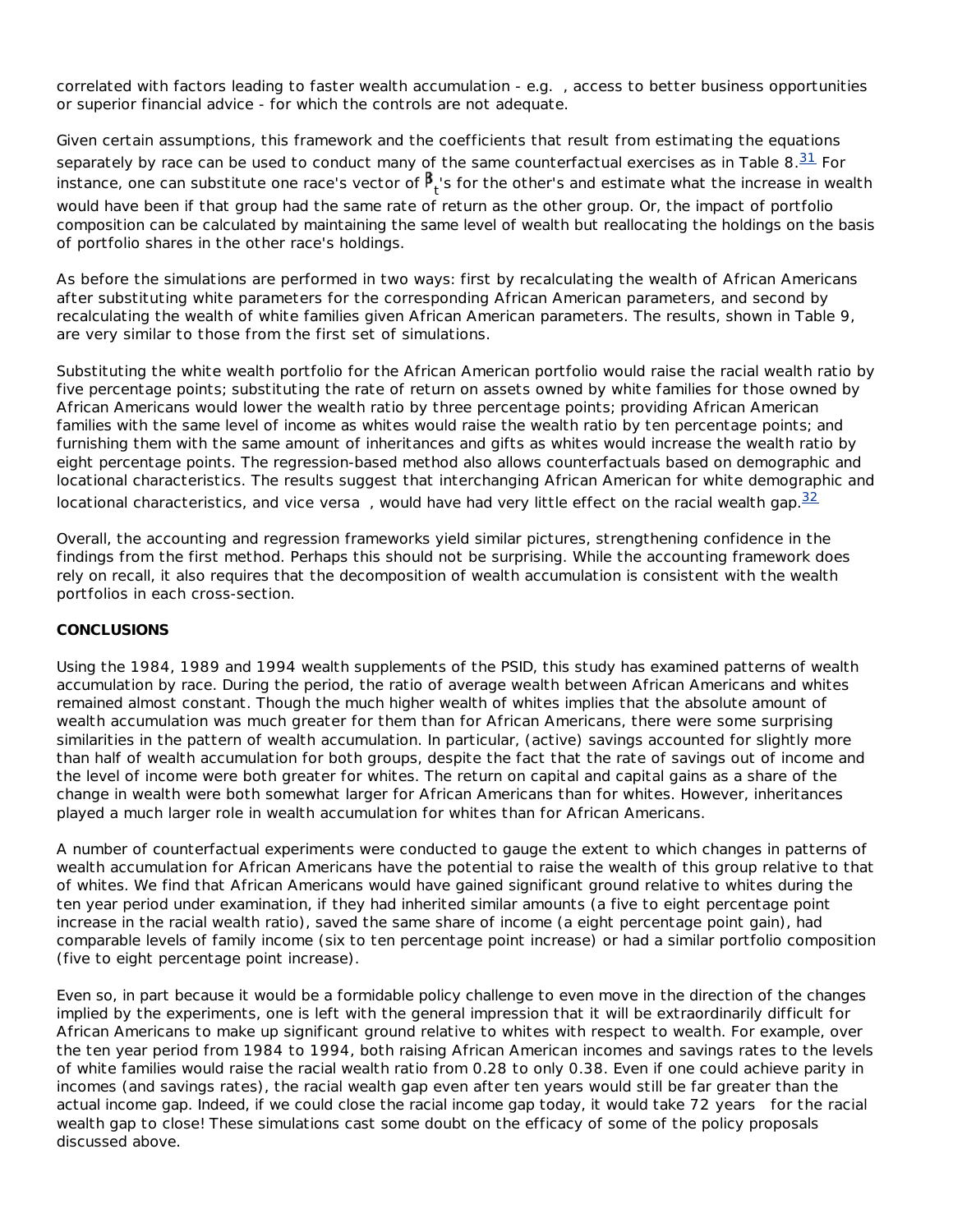This study has also raised a number of questions for which additional research may be warranted: First, how would wealth accumulation patterns look if retirement assets are included? Second, what factors explain the large differences by race in portfolio composition (see Chiteji and Stafford, 1999). Finally, how do savings rates by race - calculated conventionally -- compare, and to what extent can any gap be explained by the tendency of savings rates to rise with income, rather than to more fundamental differences in savings behavior.

## **REFERENCES**

Avery, Robert B. and Michael S. Rendall. 1997. "The Contribution of Inheritances to Black-White Wealth Disparities in the United States." BLCC Working Paper #97-08, June.

Blau, Francine D. and John W. Graham. 1990. "Black-White Differences in Wealth and Asset Composition." *Quarterly Journal of Economics* , Vol. 105, No. 2, May, pp. 321-339.

Blanchflower David G., Phillip B. Levine, and David J. Zimmerman. 1998. "Discrimination in the Small Business Credit Market." NBER Working Paper No. 6840, December.

Blinder, Alan S. 1973. "Wage Discrimination: Reduced Form and Structural Estimates." *Journal of Human Resources* , Vol. 8, Fall, pp. 436-55.

Bound, John and Richard B. Freeman. 1992. "What Went Wrong? The Erosion of Relative Earnings and Employment among Young Black Men in the 1980s." *Quarterly Journal of Economics* , Vol. 107, No. 1, February, pp. 201-32.

Burkhauser, R.V. and G.J. Duncan. 1989. "Economic Risks of Gender Roles: Income Loss and Life Events over the Life Course." *Social Science Quarterly* , Vol. 70, No. 1, pp. 3-23.

Chiteji, Ngina S. and Frank P. Stafford. 1999. "Portfolio Choices of Parents and Their Children as Young Adults: Asset Accumulation by African-American Families." *American Economic Review* , Vol. 89, No. 2, pp. 377-80.

Conley, Dalton. 1999. *Being Black, Living in the Red: Race, Wealth and Social Policy in America* . University of California Press.

Denton, Nancy A. 1998. "Housing as a Means of Asset Accumulation: A Good Strategy for the Poor?", prepared for Ford Foundation Conference on The Benefits and Mechanisms of Spreading Asset Ownership, December 10-12, 1998, New York University.

Fairlie, Robert W. 1999. "The Absence of African-American Owned Business: An Analysis of the Dynamics of Self-Employment." *Journal of Labor Economics* , Vol. 17, No. 1, January, pp. 80-108.

Fairlie, Robert W. and Bruce D. Meyer. 1996. "Ethnic and Racial Self-Employment Differences and Possible Explanations." *Journal of Human Resources* , Vol. 31, Fall, pp. 757-93.

Fairlie, Robert W. and Bruce D. Meyer. 1997. "Trends in Self-Employment Among White and Black Men: 1910-1990." unpublished, September.

Greenwood, Daphne T. and Edward N. Wolff. 1992. "Changes in Wealth in the United States, 1962-1983: Savings, Capital Gains, Inheritance, and Lifetime Transfers." *Journal of Population Economics* , Vol. 5, pp. 261-288.

Hill, Martha S. 1992. *The Panel Study of Income Dynamics: A User's Guide* . Newbury Park California: Sage.

Huggett, Mark and Gustavo Ventura. 2000. "Understanding Why High Income Households Save More Than Low Income Households." *Journal of Monetary Economics* , Vol. 45, pp. 361-397.

Hurst, Erik, Ming Ching Luoh, and Frank P. Stafford. 1998. "The Wealth Dynamics of American Families, 1984-94." *Brookings Papers on Economic Activity 1* , pp. 267-337.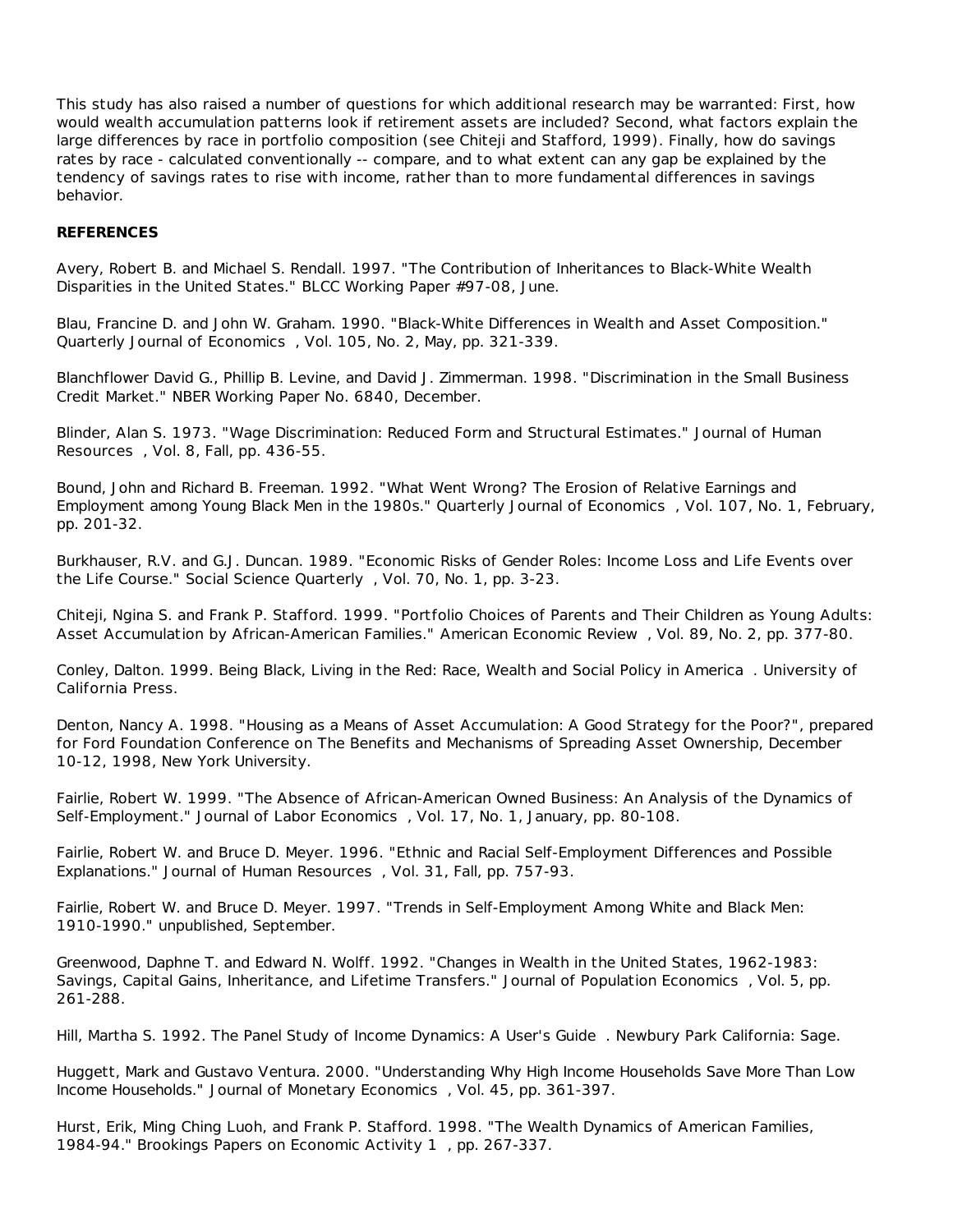Jianakoplos, Nancy Ammon, Paul L. Menchik, and Owen F. Irvine. 1989. "Using Panel Data to Assess the Bias in Cross-Sectional Inferences of Life-Cycle Changes in the Level and Composition of Household Wealth." In Lipsey, Robert E. and Tice, Helen Stone, eds. *The Measurement Of Saving, Investment, And Wealth* . National Bureau of Economic Research Studies in Income and Wealth, vol. 52, Chicago and London: University of Chicago Press, 1989, pp. 553-640.

Juster, F. Thomas, James P. Smith, Frank Stafford. 1998. "The Measurement and Structure of Household Wealth." unpublished.

Kennickell, Arthur B. and Martha Starr-McCluer. 1997a. "Household Saving and Portfolio Change: Evidence from the 1983-89 SCF Panel." *Review of Income and Wealth* , Vol. 43, No. 4, December, pp. 381-99.

Kennickell, Arthur B. and Martha Starr-McCluer. 1997b. "Retrospective Reporting of Household Wealth: Evidence from the 1983-89 Survey of Consumer Finances." *Journal of Business & Economic Statistics* , Vol. 15, No. 4, October, pp. 452-463.

Kennickell, Arthur B. and Annika E. Sundén. "Pensions, Social Security and the Distribution of Wealth." Board of Governors of the Federal Reserve System, unpublished, October.

Long, James E. and Steven B. Caudill. 1992. "Racial Differences in Homeownership and Housing Wealth." *Economic Inquiry* , Vol. XXX, January, pp. 83-100.

Lupton, Joseph and Frank Stafford. 2000. "Five Years Older: Much Richer or Deeper in Debt?" University of Michigan, unpublished, January.

Menchik, Paul L. and Nancy Ammon Jianakoplos. 1997. "Black-White Wealth Inequality: Is Inheritance the Reason?" *Economic Inquiry* , Vol. XXXV, April, pp. 428-442.

Munnell, Alicia H. *et al* . 1996. "Mortgage Lending in Boston: Interpreting HMDA Data."

*American Economic Review* , Vol. 86, No. 1, March, pp. 25-53.

Neuman, Shoshana and Jacques Silber. 1994. "Annals of Econometrics: The Econometrics of Labor Market Segregation and Discrimination." *Journal of Econometrics* , Vol. 61, No. 1.

Oliver, Melvin L. and Thomas M. Shapiro. 1995. *Black Wealth/White Wealth: A New Perspective on Racial Inequality* . New York and London: Routledge.

Powers, Elizabeth T. 1998. "Does Means-Testing Welfare Discourage Saving? Evidence from a Change in AFDC Policy in the United States." *Journal of Public Economics* , Vol. 68, pp. 33-53.

Reardon, Elaine. 1997. "Demand-Side Changes and the Relative Economic Progress of Black Men: 1940-90." *Journal of Human Resources* , Vol. 32, No. 1, Winter, pp. 69-97.

Sherraden, Michael. 1991. *Assets and the Poor: A New American Welfare Policy* . New York: Sharpe.

Smith, James P. and Finis R. Welch. 1989. "Black Economic Progress after Myrdal." *Journal of Economic Literature* , Vol. 27, No. 2, June, pp. 519-64.

U.S. Census Bureau. 1999, accessed. "Race and Hispanic Origin of Householder-- Households by Median and Mean Income: 1967 to 1997 (Table H-5)." <http://www.census.gov/hhes/income/histinc/h05.htn>

Wolff, Edward N. 1988. "Social Security, Pensions and the Life Cycle Accumulation of Wealth: Some Empirical Tests." *Annales d'Economie et de Statistique* 9, Jan.-Mar., pp. 199-226.

Wolff, Edward N. 1994. "Trends in Household Wealth in the United States, 1962-83 and 1983-89." *Review of Income and Wealth* , Series 40, Number 2, June, pp. 143-174.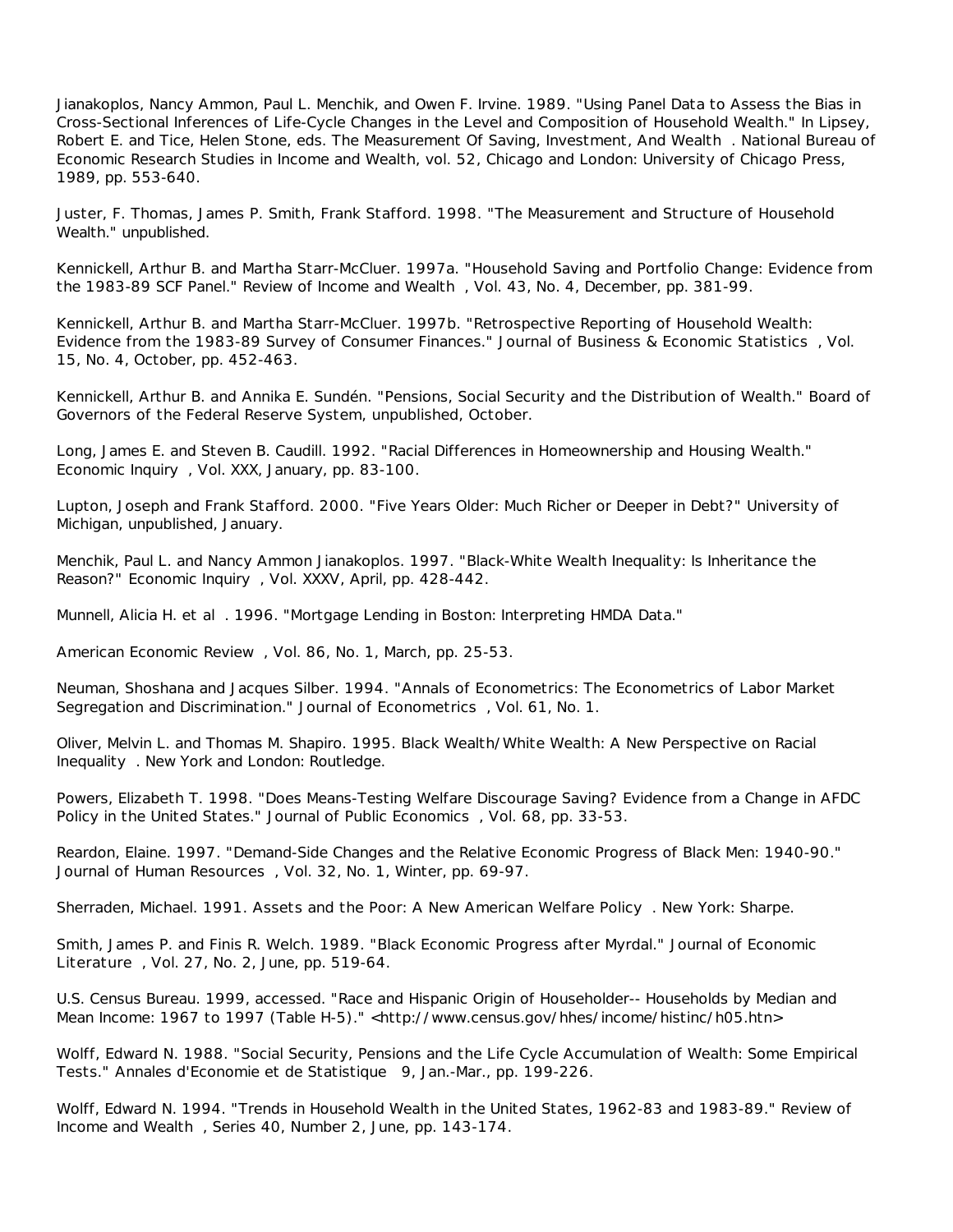Wolff, Edward N. 1996. "Time for a Wealth Tax?", *Boston Review* , Vol. 21, No. 1, February/March, pp. 3-6.

Wolff, Edward N. 1998. "Recent Trends in the Size Distribution of Household Wealth." *Journal of Economic Perspectives* , Vol. 12, No. 3, Summer, pp. 131-150.

|                        |        | Mean Values          |       | <b>Median Values</b> |                      |       |
|------------------------|--------|----------------------|-------|----------------------|----------------------|-------|
|                        | Whites | African<br>Americans | Ratio | Whites               | African<br>Americans | Ratio |
| All families           | 180.7  | 32.4                 | 0.18  | 57.2                 | 1.1                  | 0.02  |
| Age of head            |        |                      |       |                      |                      |       |
| Less than 25           | 18.4   | 4.1                  | 0.22  | 22.0                 | 0.0                  | 0.00  |
| 25-34                  | 69.2   | 13.1                 | 0.19  | 8.8                  | 0.0                  | 0.00  |
| 35-44                  | 131.5  | 22.0                 | 0.17  | 42.9                 | 0.0                  | 0.00  |
| 45-54                  | 252.4  | 51.2                 | 0.20  | 97.9                 | 21.7                 | 0.22  |
| 55-64                  | 313.7  | 45.7                 | 0.15  | 160.6                | 22.4                 | 0.14  |
| $65+$                  | 254.7  | 76.5                 | 0.30  | 112.2                | 33.0                 | 0.29  |
| Education of head      |        |                      |       |                      |                      |       |
| Less than high school  | 99.6   | 21.8                 | 0.22  | 27.5                 | 0.0                  | 0.00  |
| High school graduate   | 122.4  | 28.6                 | 0.23  | 48.8                 | 0.7                  | 0.01  |
| Some college           | 164.8  | 36.3                 | 0.22  | 59.4                 | 9.2                  | 0.16  |
| College graduate       | 329.4  | 75.9                 | 0.23  | 108.9                | 13.8                 | 0.12  |
| Marital status of head |        |                      |       |                      |                      |       |
| Married                | 252.8  | 64.4                 | 0.25  | 95.9                 | 18.7                 | 0.19  |
| Not married            | 93.4   | 22.1                 | 0.24  | 17.6                 | 0.0                  | 0.00  |
| Income quartile        |        |                      |       |                      |                      |       |
| First                  | 68.8   | 17.9                 | 0.26  | 7.7                  | 0.0                  | 0.00  |
| Second                 | 95.3   | 33.4                 | 0.35  | 35.7                 | 3.3                  | 0.09  |
| Third                  | 135.5  | 38.6                 | 0.28  | 61.5                 | 14.5                 | 0.24  |
| Fourth                 | 412.2  | 98.7                 | 0.24  | 171.6                | 36.7                 | 0.21  |

| Table 1                                                   |  |
|-----------------------------------------------------------|--|
| Wealth by Characteristics of Head and Family Income, 1994 |  |

Notes: Wealth is measured in thousands of 1998 dollars. Calculations use the cross-sectional samples (for details, see Appendix A). About 2% of families are excluded from the calculations by the education of the head for each year and about 7% for those by income quartile because of missing data. Sample sizes: 7415 (4,804 whites, 2,611 African Americans).

# **Table 2 Wealth, 1984, 1989 and 1994**

|              |        | Mean Values          | <b>Median Values</b> |        |                      |       |
|--------------|--------|----------------------|----------------------|--------|----------------------|-------|
|              | Whites | African<br>Americans | Ratio                | Whites | African<br>Americans | Ratio |
| All families |        |                      |                      |        |                      |       |
| 1984         | 139.8  | 25.2                 | 0.18                 | 51.8   | 0.8                  | 0.02  |
| 1989         | 179.0  | 34.2                 | 0.19                 | 52.6   | 1.3                  | 0.03  |
| 1994         | 180.7  | 32.4                 | 0.18                 | 57.2   | 1.1                  | 0.02  |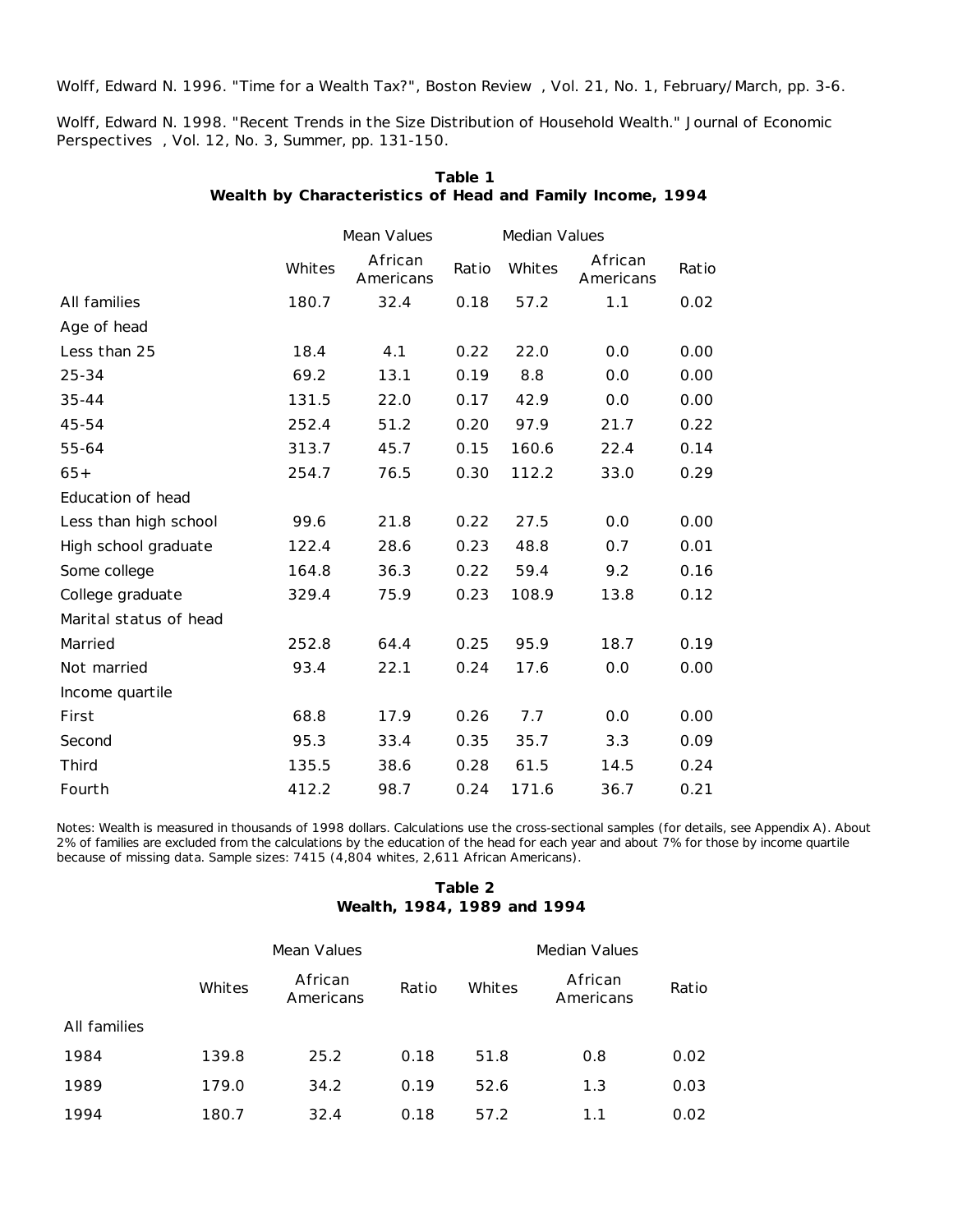Notes: Net worth is measured in thousands of 1998 dollars. Calculations use the cross-sectional samples (for details, see Appendix A). Samples sizes: 1984: 6,911 (4,336 whites, 2,575 African Americans); 1989: 7,114 (4,505 whites, 2,609 African Americans); and 1994: 7,415 (4,804 whites, 2,611 African Americans).

|                                                    | Table 3 |  |  |
|----------------------------------------------------|---------|--|--|
| Portfolio Composition by Race, 1984, 1989 and 1994 |         |  |  |

|                      | 1984      |             |                      | 1989        |           |             | 1994                 |                                                                                       |           |             |                      |                       |
|----------------------|-----------|-------------|----------------------|-------------|-----------|-------------|----------------------|---------------------------------------------------------------------------------------|-----------|-------------|----------------------|-----------------------|
|                      | Whites    |             | African<br>Americans |             | Whites    |             | African<br>Americans |                                                                                       | Whites    |             | African<br>Americans |                       |
| Asset type           | %<br>with | Share<br>οf | %<br>with            | Share<br>of | %<br>with | Share<br>οf | %<br>with            | Share<br>of<br>asset wealth asset wealth asset wealth asset wealth asset wealth asset | %<br>with | Share<br>οf | %<br>with            | Share<br>οf<br>wealth |
| Main home            | 62.9      | 35.3        | 37.1                 | 63.8        | 63.9      | 33.3        | 37.9                 | 53.2                                                                                  | 65.8      | 30.5        | 37.8                 | 53.7                  |
| Real estate          | 21.9      | 17.3        | 7.0                  | 11.0        | 21.0      | 19.5        | 8.1                  | 9.1                                                                                   | 18.8      | 17.2        | 5.4                  | 10.1                  |
| <b>Business</b>      | 12.7      | 21.2        | 1.2                  | 5.3         | 13.2      | 19.0        | 1.8                  | 20.8                                                                                  | 13.1      | 15.4        | 2.1                  | 3.7                   |
| Stock                | 27.3      | 9.0         | 6.9                  | 4.5         | 31.1      | 11.0        | 6.4                  | 3.0                                                                                   | 37.5      | 21.0        | 10.4                 | 9.7                   |
| Checking/Savings     | 86.1      | 15.3        | 44.6                 | 11.3        | 86.4      | 14.7        | 48.1                 | 14.5                                                                                  | 82.2      | 13.7        | 40.8                 | 15.5                  |
| <b>Other Savings</b> | 24.7      | 4.1         | 13.5                 | 10.1        | 28.0      | 4.8         | 13.9                 | 6.0                                                                                   | 25.2      | 5.9         | 13.3                 | 16.1                  |
| Debt                 | 46.6      | 2.2         | 44.0                 | 6.0         | 50.7      | 2.3         | 46.6                 | 6.7                                                                                   | 49.7      | 3.8         | 40.0                 | 8.7                   |

Notes: Calculations use the cross-sectional samples (for details, see Appendix A). Samples sizes: 1984: 6,911 (4,336 whites, 2,575 African Americans); 1989: 7,114 (4,505 whites, 2,609 African Americans); and 1994: 7,415 (4,804 whites, 2,611 African Americans). "Real estate" includes main home while "business" includes both farm and non-farm businesses.

## **Table 4 Means of Variables Used in Regression Analysis By Year and Race**

|        |                      | 1989           |                      | 1994           |                      |
|--------|----------------------|----------------|----------------------|----------------|----------------------|
| Whites | African<br>Americans | Whites         | African<br>Americans | Whites         | African<br>Americans |
|        |                      |                |                      | 125,757        | 31,616               |
| 46.69  | 42.62                | 47.66          | 43.12                | 48.54          | 44.58                |
| 0.28   | 0.51                 | 0.29           | 0.54                 | 0.27           | 0.53                 |
| 0.43   | 0.66                 | 0.45           | 0.71                 | 0.44           | 0.75                 |
| 0.67   | 1.01                 | 0.63           | 0.93                 | 0.62           | 0.87                 |
| 0.36   | 0.34                 | 0.33           | 0.32                 | 0.33           | 0.35                 |
| 0.18   | 0.13                 | 0.20           | 0.20                 | 0.20           | 0.21                 |
| 0.20   | 0.07                 | 0.22           | 0.08                 | 0.25           | 0.09                 |
| 43,276 | 24,999               | 49,285         | 27,973               | 51,043         | 27,700               |
| 0.47   | 0.30                 | 0.47           | 0.30                 | 0.49           | 0.31                 |
| 0.16   | 0.32                 | 0.15           | 0.31                 | 0.14           | 0.32                 |
|        | 1984                 | 106,863 24,721 |                      | 117,799 25,566 |                      |

Notes: Net worth and income are measured in 1998 dollars. Calculations use the regression samples (for details, see Appendix A). Samples sizes: 1984: 6,844 (4,271 whites, 2,573 African Americans); 1989: 7,001 (4,396 whites, 2,605 African Americans); and 1994: 6,582 (4,241 whites, 2,341 African Americans). Family income for 1994 is not available so that for 1993 is used instead. "Small city" implies that largest city in county of residence has a population of less than 50,000. "Large city" implies that largest city in county of residence has a population of 500,000 or more.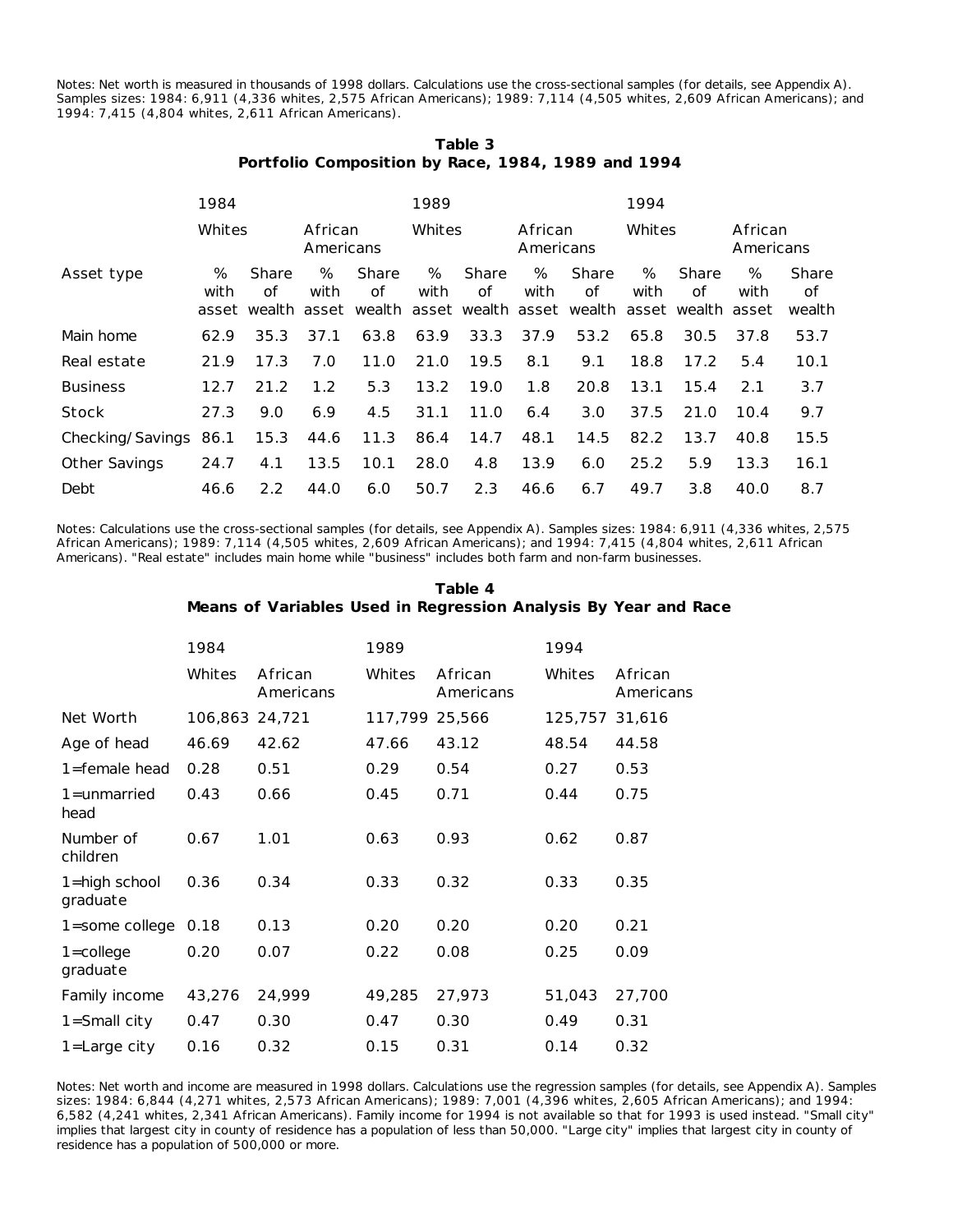| Table 5                                             |  |
|-----------------------------------------------------|--|
| Decomposition of Racial Wealth Differences, 1984-94 |  |

|                                                              | 1984                |                | 1989                |                | 1994                |         |
|--------------------------------------------------------------|---------------------|----------------|---------------------|----------------|---------------------|---------|
| Wealth function                                              | African<br>American | White          | African<br>American | White          | African<br>American | White   |
| Unadjusted differential 82,142                               |                     | 82.142         | 92.249              | 92.249         | 94.141              | 94,141  |
| Wealth evaluated at<br>white means                           | 51,261              | 106.863 56.093 |                     | 117.815 57.566 |                     | 125,757 |
| Wealth evaluated at<br>African-American<br>means             | 24.721              | 39,984         | 25,566              | 45,313         | 31.616              | 53,228  |
| Explained differential                                       | 26,540              | 66,879         | 30,526              | 72,503         | 25,940              | 72,529  |
| Explained differential<br>as % of unadjusted<br>differential | 32.3                | 81.4           | 33.1                | 78.6           | 27.6                | 77.0    |

Notes: Wealth is measured in 1998 dollars. Calculations use the regression samples (for details, see Appendix A). Samples sizes: 1984: 6,844 (4,271 whites, 2,573 African Americans); 1989: 7,001 (4,396 whites, 2,605 African Americans); and 1994: 6,582 (4,241 whites, 2,341 African Americans).

# **Table 6 Sources of Growth of Mean Wealth**

#### Flows related to:

|                              | Wealth<br>at Start<br>of Period | Gains |            | Capital Savings Inheri-tances Change in<br>and Gifts | House-hold<br>Compo-sition |          | Annuities Wealth at<br>End of<br>Period |
|------------------------------|---------------------------------|-------|------------|------------------------------------------------------|----------------------------|----------|-----------------------------------------|
| 1984-89                      |                                 |       |            |                                                      |                            |          |                                         |
| Levels                       |                                 |       |            |                                                      |                            |          |                                         |
| Whites                       | 102,419 26,131 18,340 3,759     |       |            |                                                      | 3,616                      | 330      | 154,595                                 |
| African<br>Americans         | 23,484                          | 6,463 | 3.970      | 323                                                  | $-119$                     | 111      | 34,234                                  |
| Share of Wealth Increase (%) |                                 |       |            |                                                      |                            |          |                                         |
| Whites                       |                                 | 50.0  | 35.2       | 7.2                                                  | 6.9                        | 0.6      |                                         |
| African<br>Americans         |                                 | 60.1  | 36.9       | 3.0                                                  | $-1.1$                     | 1.0      |                                         |
| 1989-94                      |                                 |       |            |                                                      |                            |          |                                         |
| Levels                       |                                 |       |            |                                                      |                            |          |                                         |
| Whites                       | 112,968 19,142 26,297 4,425     |       |            |                                                      | 374                        | $-1,235$ | 161,971                                 |
| African<br>Americans         | 24,631                          | 6,361 | 10,400 328 |                                                      | $-269$                     | 32       | 41,484                                  |
| Share of Wealth Increase (%) |                                 |       |            |                                                      |                            |          |                                         |
| Whites                       |                                 | 39.1  | 53.6       | 9.0                                                  | 0.8                        | $-2.5$   |                                         |
| African<br>Americans         |                                 | 37.7  | 61.7       | 1.9                                                  | $-1.6$                     | 0.2      |                                         |

**1984-94**

*Levels*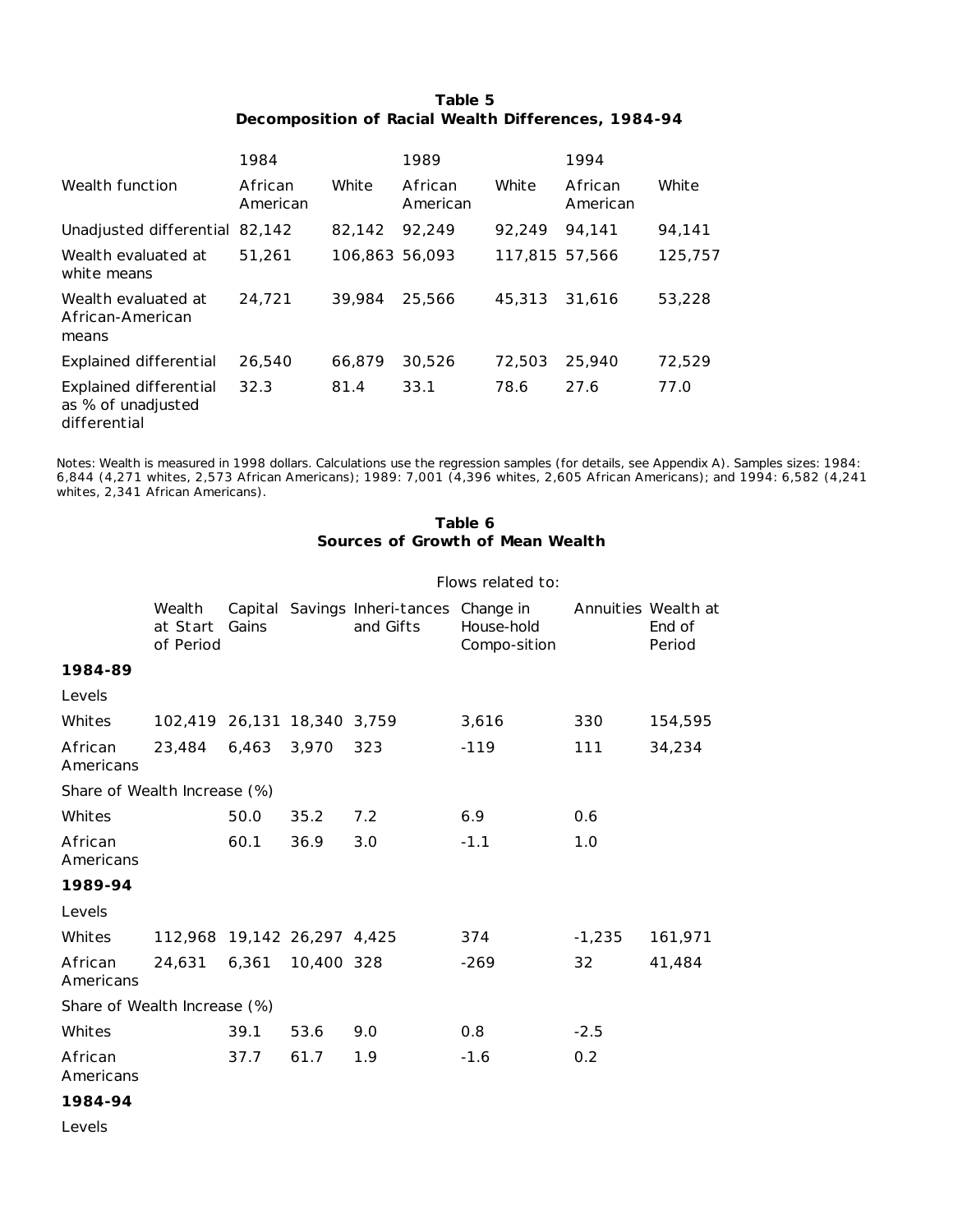| Whites               | 83.106 30.485 43.031 8.247   |       |            |     | 3,677 | $-2.364$ | 166,185 |  |
|----------------------|------------------------------|-------|------------|-----|-------|----------|---------|--|
| African<br>Americans | 22.771                       | 9.973 | 12,432 640 |     | 57    | 229      | 46,102  |  |
|                      | Share of Wealth Increase (%) |       |            |     |       |          |         |  |
| Whites               |                              | 36.7  | 51.8       | 9.9 | 4.4   | $-2.8$   |         |  |
| African<br>Americans |                              | 42.7  | 53.3       | 2.7 | 0.2   | 1.0      |         |  |

Notes: Wealth is measured in 1998 dollars. Calculations use the longitudinal samples (for details, see Appendix A). Samples sizes: 1984-89: 4,899 (3,089 whites, 1,810 African Americans); 1989-94: 4,838 (3,091 whites, 1,747 African Americans); and 1984-94: 3,498 (2,222 whites, 1,276 African Americans).

## **Table 7 Rates of Capital Appreciation, Savings and Other Inflows**

Flows as a proportion of total wealth at start of period

|                      | Rate of<br>return on Savings<br>capital | rate | Average<br>family<br>income<br>over period | <b>Inheritances</b><br>and Gifts | Change in<br>Household<br>Compo-sition | Annuities |
|----------------------|-----------------------------------------|------|--------------------------------------------|----------------------------------|----------------------------------------|-----------|
| 1984-89              |                                         |      |                                            |                                  |                                        |           |
| Whites               | 25.5                                    | 7.0  | 261,923                                    | 3.7                              | 3.5                                    | 0.3       |
| African<br>Americans | 27.5                                    | 2.8  | 143,058                                    | 1.4                              | $-0.5$                                 | 0.5       |
| 1989-94              |                                         |      |                                            |                                  |                                        |           |
| Whites               | 16.9                                    | 10.0 | 263,190                                    | 3.9                              | 0.3                                    | $-1.0$    |
| African<br>Americans | 25.8                                    | 7.1  | 145,382                                    | 1.3                              | $-1.1$                                 | 0.1       |
| 1984-94              |                                         |      |                                            |                                  |                                        |           |
| Whites               | 32.3                                    | 8.0  | 535,256                                    | 9.9                              | 4.4                                    | $-2.8$    |
| African<br>Americans | 41.2                                    | 4.1  | 302,769                                    | 2.8                              | 0.2 <sub>0</sub>                       | 1.0       |

Notes: Income is measured in 1998 dollars. Calculations use the longitudinal samples (for details, see Appendix A). Samples sizes: 1984-89: 4,899 (3,089 whites, 1,810 African Americans); 1989-94: 4,838 (3,091 whites, 1,747 African Americans); and 1984-94: 3,498 (2,222 whites, 1,276 African Americans). Savings rate is measured as savings out of income as a proportion of income.

### **Table 8 Mean Wealth Ratios Recalculated Under Counterfactual Assumptions Accounting Framework Method**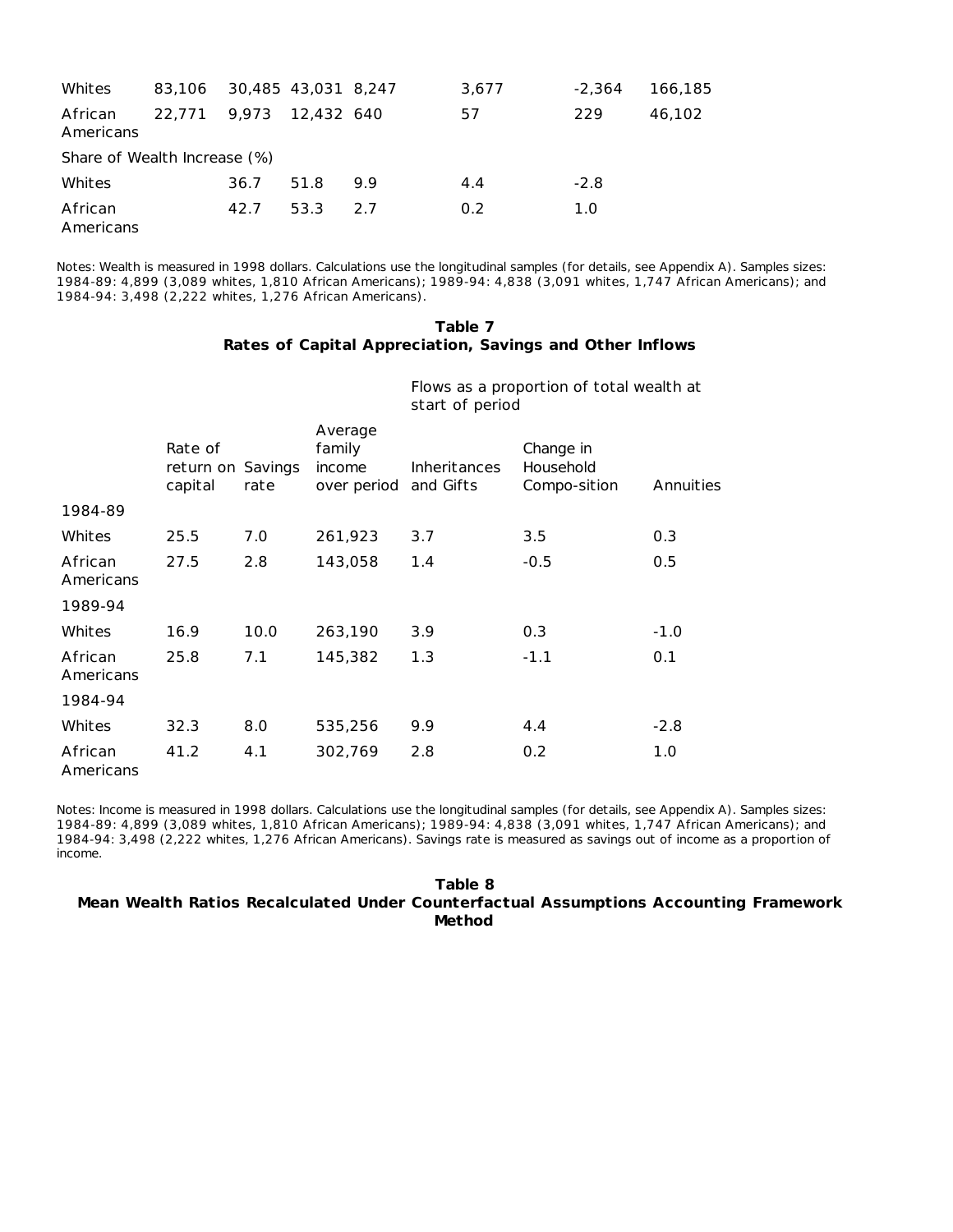|                                                                | 1984-89             |      | 1989-94                   |      | 1984-94                   |       |
|----------------------------------------------------------------|---------------------|------|---------------------------|------|---------------------------|-------|
| Race whose wealth is<br>recalculated:                          | African<br>American |      | White African<br>American |      | White African<br>American | White |
| Actual, Start period                                           | 0.23                |      | 0.22                      |      | 0.27                      |       |
| Actual, End period                                             | 0.22                |      | 0.26                      |      | 0.28                      |       |
| Characteristic from<br>other race assumed to<br>hold for both: |                     |      |                           |      |                           |       |
| Portfolio allocation                                           | 0.23                | 0.23 | 0.31                      | 0.29 | 0.36                      | 0.31  |
| Portfolio allocation - I                                       | 0.24                | 0.22 | 0.31                      | 0.27 | 0.34                      | 0.32  |
| Rate of return                                                 | 0.22                | 0.22 | 0.24                      | 0.24 | 0.26                      | 0.26  |
| Savings rate                                                   | 0.26                | 0.24 | 0.28                      | 0.27 | 0.36                      | 0.32  |
| Savings rate - I                                               | 0.21                | 0.24 | 0.24                      | 0.27 | 0.29                      | 0.31  |
| Family income                                                  | 0.24                | 0.23 | 0.31                      | 0.28 | 0.34                      | 0.32  |
| Family income - I                                              | 0.26                | 0.24 | 0.36                      | 0.29 | 0.38                      | 0.32  |
| Inheritance                                                    | 0.24                | 0.23 | 0.28                      | 0.26 | 0.33                      | 0.29  |
| Inflows from changes in<br>household composition               | 0.25                | 0.23 | 0.26                      | 0.26 | 0.30                      | 0.28  |

Notes: Calculations use the longitudinal samples. Rows marked with "I" indicate that portfolio allocation and/or the savings rate are, as appropriate, allowed to vary by income (for details, see Appendix A). Samples sizes: 1984-89: 4,899 (3,089 whites, 1,810 African Americans); 1989-94: 4,838 (3,091 whites, 1,747 African Americans); and 1984-94: 3,498 (2,222 whites, 1,276 African Americans).

## **Table 9 Mean Wealth Ratios Recalculated Under Counterfactual Assumptions Regression-Based Method**

|                                                                | 1984-89             |             | 1989-94                   |      | 1984-94                   |       |
|----------------------------------------------------------------|---------------------|-------------|---------------------------|------|---------------------------|-------|
| Race whose wealth is<br>recalculated:                          | African<br>American |             | White African<br>American |      | White African<br>American | White |
| Actual, Start period                                           | 0.23                |             | 0.22                      |      | 0.27                      |       |
| End period:                                                    |                     |             |                           |      |                           |       |
| Actual                                                         | 0.22                |             | 0.26                      |      | 0.28                      |       |
| Characteristic from<br>other race assumed to<br>hold for both: |                     |             |                           |      |                           |       |
| Portfolio allocation                                           | 0.21                | 0.21        | 0.28                      | 0.25 | 0.33                      | 0.28  |
| Rates of return                                                | 0.20                | 0.20        | 0.26                      | 0.24 | 0.25                      | 0.22  |
| Family income                                                  | 0.26                | $0.26$ 0.32 |                           | 0.30 | 0.38                      | 0.40  |
| Inheritance                                                    | 0.23                | 0.22        | 0.33                      | 0.26 | 0.36                      | 0.29  |
| Demographic                                                    | 0.20                | 0.22        | 0.26                      | 0.26 | 0.25                      | 0.28  |
| Location                                                       | 0.22                | 0.22        | 0.26                      | 0.26 | 0.29                      | 0.28  |

Notes: Calculations use the longitudinal samples (for details, see Appendix A). Samples sizes: 1984-89: 4,899 (3,089 whites, 1,810 African Americans); 1989-94: 4,838 (3,091 whites, 1,747 African Americans); and 1984-94: 3,498 (2,222 whites, 1,276 African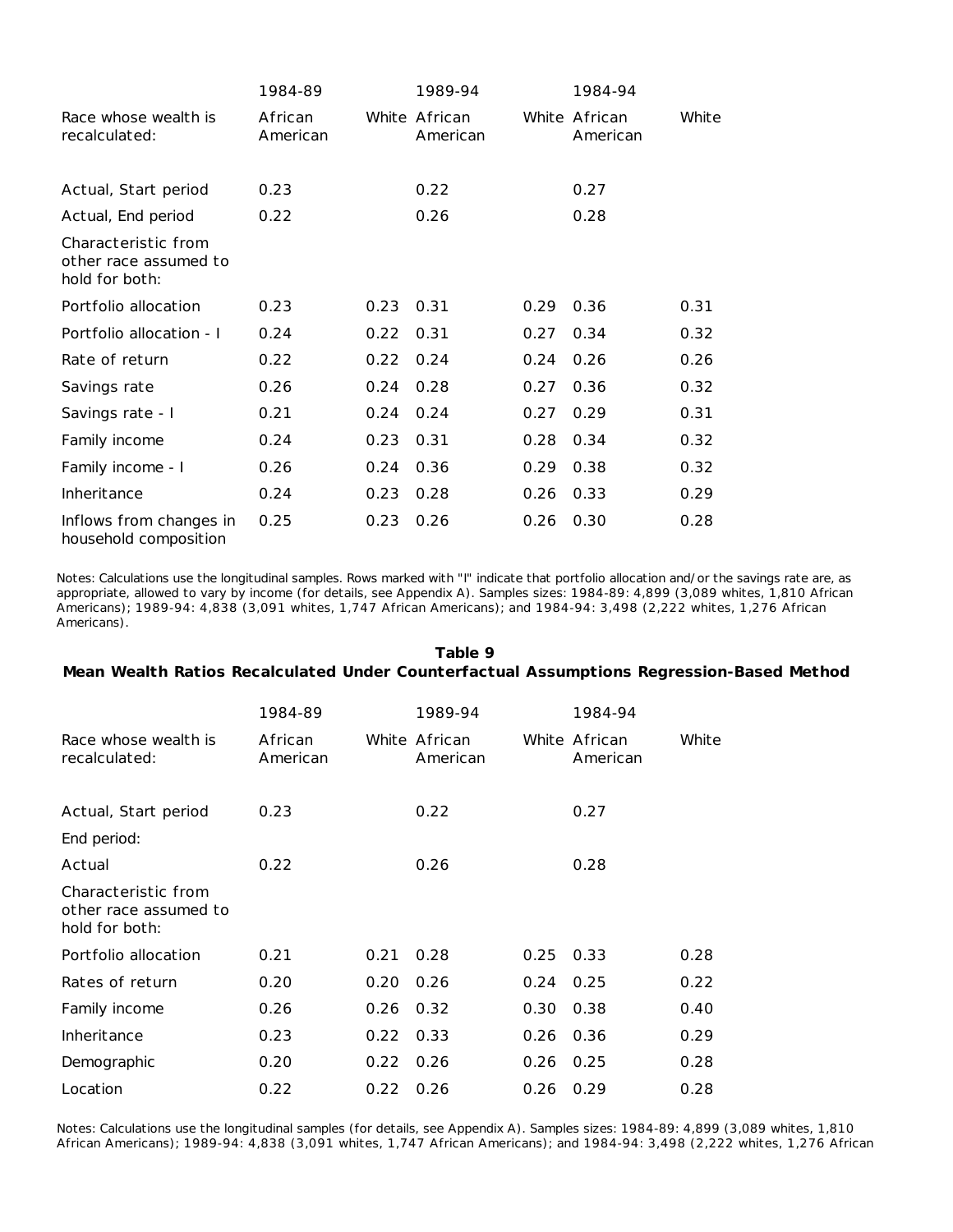Americans).

# **APPENDIX A**

# **A. PSID Wealth Supplements**

# *Assets and Liabilities*

- 1. Main home: house value minus remaining mortgage principal.
- 2. Other real estate: et value of second home, land, rental real estate, money owed in land contract
- 3. Net equity in farm or business
- 4. Stock : stock in publicly-held corporations, mutual funds, investment trusts, including stocks in IRAs
- 5. Checking and savings: checking or savings accounts, money market funds, certificates of deposit, government savings bonds, or Treasury bills, including IRA's
- 6. Other savings: bonds, rights in a trust or estate, cash value in a life insurance policy, or a valuable collection for investment purposes
- 7. Other debts: credit card, student loans, loans from relatives, medical or legal bills

# *Items Asked About in Active Savings Questions (over past five years)*

- 1. Amount of money put aside in private annuities.
- 2. Value of pensions or annuities cashed in.
- 3. Amount of money invested in real estate other than main home.
- 4. Value of additions or improvements worth \$10,000 or more to main home or other real estate.
- 5. Amount of money invested in farm or business
- 6. Amount of money realized from sale of farm or business assets.
- 7. Net value of any stocks in publicly-held corporations, mutual funds or investment trusts bought or sold.
- 8. Net value of debt and assets removed from family holdings by someone with more than \$5,000 of either leaving the family.
- 9. Net value of debt and assets added to family holdings by someone with more than \$5,000 of either joining the family.
- 10. Value of any gifts or inheritances of money or property worth \$10,000 or more.

# **B. Calculations**

# *Division of Change in Asset Value into Capital Gains and Active Savings*

- 1. Main home: Division is done by calculating capital gains and active savings in each year and then summing them. If family did not move, the capital gains in each year equals the rise in the value of the home and the active savings equals the reduction in mortgage principal. In years in which the family moves, the change in the net value of the house is considered active savings. In addition, the value of additions or improvements is added to active savings as well.
- 2. Other real estate: Active savings is the amount of money invested in real estate other than main home. Capital gains is the change in the net value of the asset minus active savings in this asset.
- 3. Net equity in farm or business: Active savings is the difference between the amount of money invested in farm or business and the amount realized from the sale of such assets. Capital gains is the change in the net value of the asset minus active savings in this asset.
- 4. Stock: Active savings is the net value of stock bought or sold. Capital gains is the change in the net value of the asset minus active savings in this asset.
- 5. Checking and savings: A 0% annual real rate of return is assumed, so active savings equals the change in the net value of the asset.
- 6. Other savings: Capital gains are calculated by assuming a 1% annual real rate of return. Active savings is the change in the net value of the asset minus the capital gains for this asset.
- 7. Other debts: Capital gains are calculated by assuming an annual real rate of return equal to the inflation rate (CPI-U). Active savings is the change in the net value of the asset minus the capital gains for this asset.

*Savings Out of Family Income*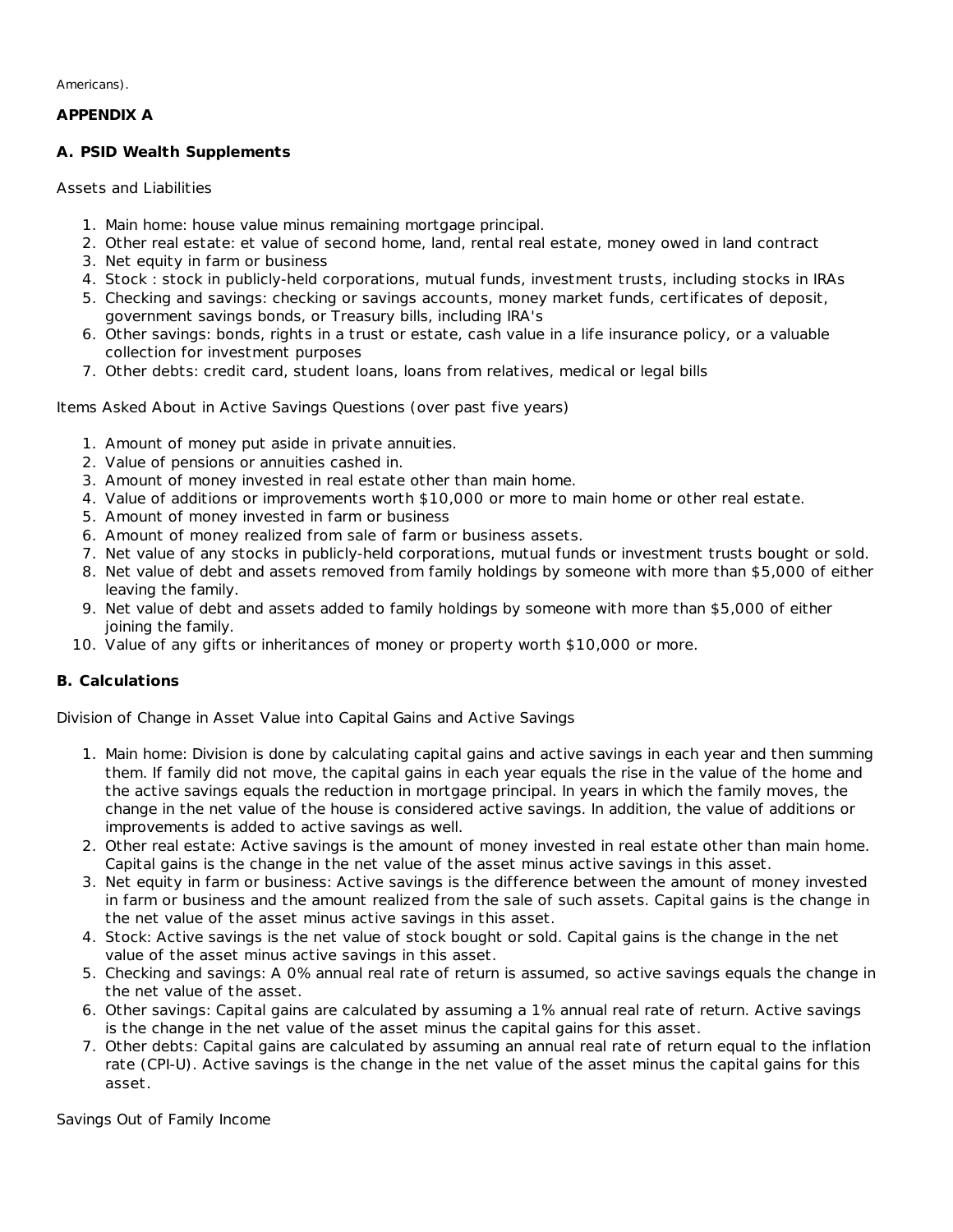The calculations just described divide changes in wealth during a period into capital gains and active savings during the period. Information from the series of questions on active saving is used to calculate the: 1) total amount of inheritance and transfers, 2) the net change in assets as a result of changes in household composition, and the 3) net change in annuities. Summing these three components and then subtracting them from active savings yields a measure of savings out of family income.

# *Rates of Return on Assets*

Two different types of rate return were calculated, asset-specific and overall. For the former, the amount of capital gain over the period was summed up over all families, separately by asset type, and then divided by the sum over all families of the value of that asset at the beginning of the period. For the overall rate, the same calculation was done except the sums were taken over all assets together. As the calculations of asset-specific rates require more assumptions about the flows into each asset, they are presumably less reliable then the overall rate. As a result, in any case where the overall rates could be used, they were (though it turns out that the results are not very sensitive to this choice). In the counterfactual experiments associated with portfolio composition, however, it is necessary to use asset-specific rates.

The questions about active saving are phrased in terms of flows over the past five years, so there is no information given as to when over the past five years these flows occurred. Rates of return were calculated under two assumptions, that the flow occurred at the end of the period (at the time of the survey) and that the flow occurred at the beginning of the period. As the results were not sensitive to these assumptions, it was assumed throughout that the flow occurred at the end of the period. Assuming that the flows occurred at the beginning of the period would have the effect of raising slightly the amount of capital gains and lowering slightly the amount of savings.

# *Rate of Saving*

The savings rate was calculated by summing the estimate of savings out of income (described above) overall families and divided by the sum across families of total family income over the period. As family income was not available for 1993, it was assumed that income in that period equaled the average of income over the preceding four years.

# **C. Sample Selection**

# *Cross-sectional samples*

There are no sample selection criteria for inclusion in these samples. However, Juster, Smith and Stafford (1998) say: "The PSID other savings number in 1984 is unusually high. This is due to a few large outlier values that appear to be miscodes." (p. 17, footnote 12). There are 7 cases where the other savings value is giving as \$9 million, which is an extreme outlier. These observations are excluded from the 1984 cross-sectional sample.

# *Regression samples*

Starting from the cross-sectional samples, all observations where net worth was less than -\$100,000 or greater than \$1,000,000 were eliminated. In addition, there was a problem of missing data for the family income variable in 1994. As the 1994 data from the main PSID files are preliminary, a family income amount is not available for 1994 and so had to be taken from the 1993 data. In a small fraction of the cases, a head in 1994 was not a head in 1993, so there was no meaningful family income amount that could be used. In addition, for a small number of cases for all years but particularly for 1994, there are also data missing for education and size of city. In order to maintain the sample sizes as much as possible, a dummy variable for missing education data and one for missing city size data were included in the group of dummy variables for these two concepts.

# *Longitudinal samples*

Three separate longitudinal samples were formed, for the 1984-89, 1989-94 and 1984-94 periods. To be included in the sample, in addition to the requirements of the regression samples, it is required that the household did not undergo extreme changes in wealth over the relevant five-year period(s) (*i.e.* , a decline of more than \$100,000 or a gain of more than \$1 million) and, following the approach of Hurst, Luoh and Stafford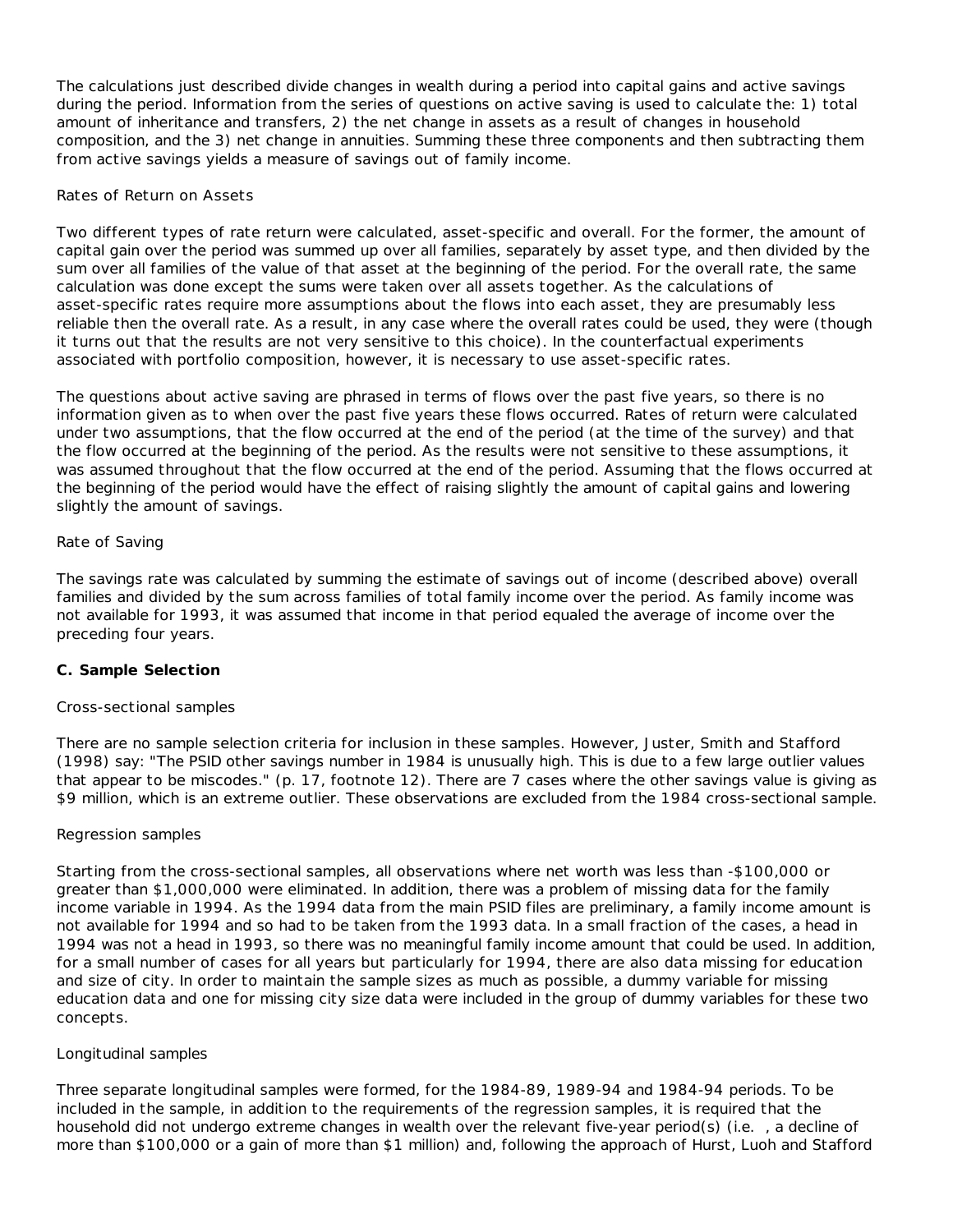(1998) and Juster, Smith and Stafford (1998), that the household head does not change over the period. The main rationale for this restriction is to avoid drawing erroneous conclusions about the changes in the level of wealth and their composition. For an individual living with his/her parents in the year of one wealth supplement and then as a head of household in the next, it would not be sensible to calculate wealth accumulation on the basis of a comparison of the wealth of the parents at the beginning of the period to that of the child at the end.

After excluding those families where the household head has changed, one is left with samples where about 90 percent of the sample either underwent no change in family composition or a change that involved a member other than the head or wife, with the remaining cases ones where a wife either left or died, or where the head has a new wife. These cases can only be ones where a wife moves in or moves out, because of the PSID's rule of treating a male as the head of household if one is present. It is possible that this asymmetric treatment of the sexes does introduce some peculiarities into the data, however. If a male respondent marries, divorces, or is widowed, the wealth of his family is tracked both before and after the change in marital status. The wealth of women facing similar changes in circumstances would not, however, be tracked. While there is a large literature on the divergent economic fortunes of men and women after a divorce (*e.g.* , Burkhauser and Duncan, 1989) these results are based on incomes, not on wealth. The possibility exists that changes in wealth are more symmetric than those in income with respect, particularly for the PSID concept of wealth, since assets associated with earnings, such as pension and social security wealth, are not included.

# **APPENDIX A Table 1 Sample Statistics**

|                             | 1984        |                             |      | 1989            |                                   |      | 1994            |                                   |       |
|-----------------------------|-------------|-----------------------------|------|-----------------|-----------------------------------|------|-----------------|-----------------------------------|-------|
|                             |             | Whites African<br>Americans |      |                 | Ratio Whites African<br>Americans |      |                 | Ratio Whites African<br>Americans | Ratio |
| Cross-sectional<br>samples  |             |                             |      |                 |                                   |      |                 |                                   |       |
| Mean net worth $139.8$ 25.2 |             |                             | 0.18 | 179.0 34.2      |                                   |      | 0.19 180.7 32.4 |                                   | 0.18  |
| Sample size                 | 4,336 2,575 |                             |      | 4,505           | 2,609                             |      | 4,804           | 2,611                             |       |
| Regression<br>samples       |             |                             |      |                 |                                   |      |                 |                                   |       |
| Mean net worth 106.9 24.7   |             |                             |      | 0.23 117.8      | 25.6                              |      | $0.22$ 125.8    | 31.6                              | 0.25  |
| Sample size                 | 4,271       | 2,573                       |      | 4,396 2,605     |                                   |      | 4,241           | 2,341                             |       |
| Longitudinal<br>samples     |             |                             |      |                 |                                   |      |                 |                                   |       |
| 1984-89                     |             |                             |      |                 |                                   |      |                 |                                   |       |
| Mean net worth 102.4 23.5   |             |                             |      | 0.23 154.6 34.2 |                                   | 0.22 |                 |                                   |       |
| Sample size                 | 3,089 1,810 |                             |      | 3,089           | 1,810                             |      |                 |                                   |       |
| 1989-94                     |             |                             |      |                 |                                   |      |                 |                                   |       |
| Mean net worth              |             |                             |      | 113.0           | 24.6                              |      | $0.22$ 162.0    | 41.5                              | 0.26  |
| Sample size                 |             |                             |      | 3,091           | 1,747                             |      | 3,091           | 1,747                             |       |
| 1984-94                     |             |                             |      |                 |                                   |      |                 |                                   |       |
| Mean net worth 83.1         |             | 22.8                        |      | 0.27 118.4      | 29.5                              | 0.25 | 166.2           | 46.1                              | 0.28  |
| Sample size                 | 2,222       | 1,276                       |      | 2,222 1,276     |                                   |      | 2,222 1,276     |                                   |       |

Notes:Net worth is measured in thousands of 1998 dollars.